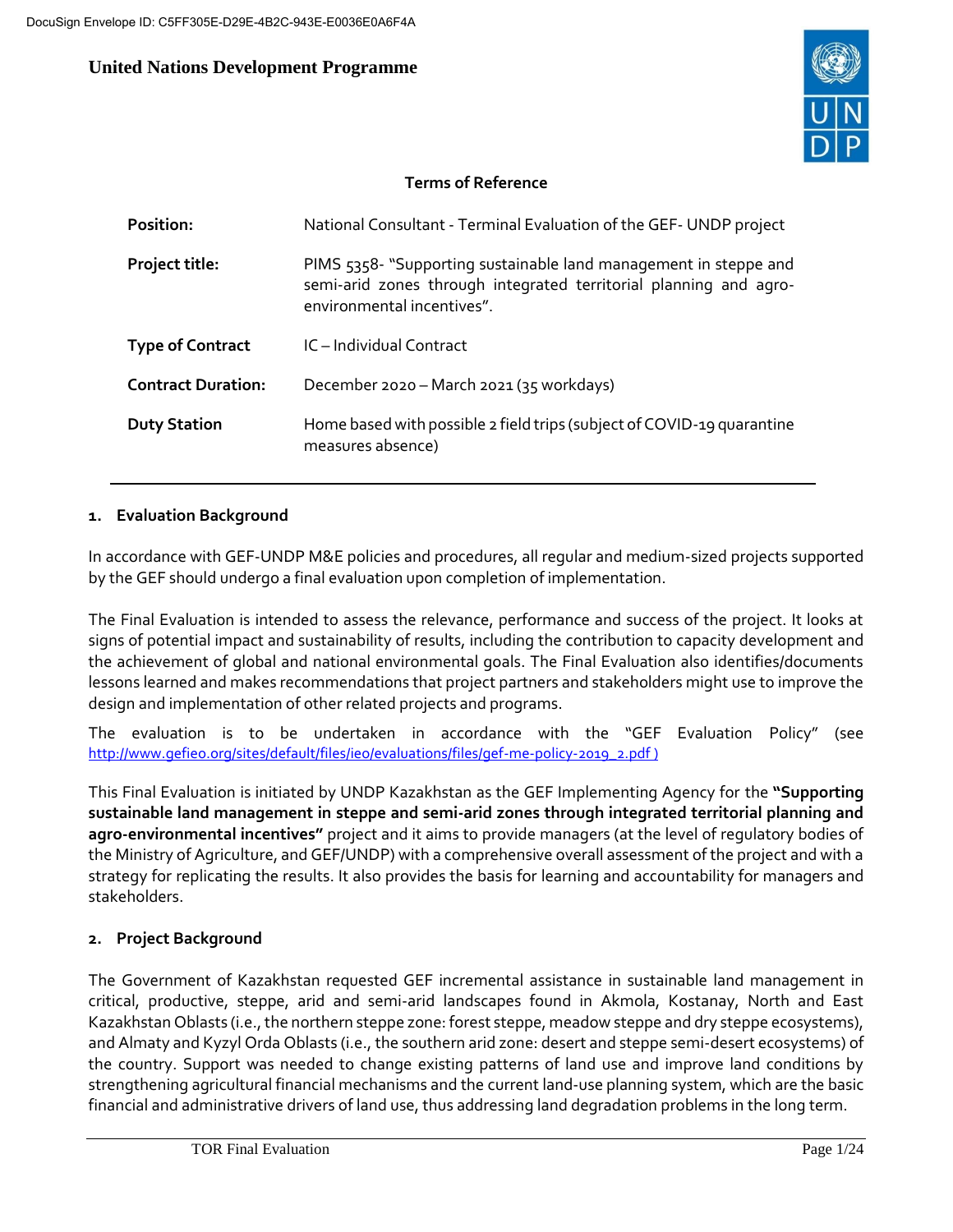The project has built its implementation activities upon existing national subsidy programs in the agricultural sector, as well as on the national environmental development approach by facilitating integrated land use planning, with the emphasis being on decentralization and bottom-up planning, as opposed to the existing highly centralized, top-down system. This includes the wider application of a new financial mechanism in pasture and productive landscape management. Building upon the experience of GEF funded projects' efforts, the project created a more conducive policy and legal framework for establishment of agro-environmental incentives for sustainable and better integrated pasture and land use planning and management and build national and local capacity for practical implementation of such planning in the field. Existing best practices and approaches were replicated at a wider scale within selected representative oblasts.

The project document was signed in August 2015, and its implementation started in October 2015. Total project budget is US\$ 9,499,459 million, US\$1,9 million of which is a contribution from GEF. Implementing Agency from the part of the Government of the Republic of Kazakhstan is the Analytical center for economic research in agroindustrial complex of the Ministry of Agriculture of RK.

The Republic of Kazakhstan (RK) is the largest land-locked country in Central Asia. It is the ninth largest country in the world in terms of land area, spanning 271.73 million hectares. It extends almost 2,000 km from the Caspian Sea in the west to the border of China in the east and nearly 1,300 km from central Siberia in the north to eastern Uzbekistan in the south. The Republic borders Turkmenistan, Uzbekistan, and the Kyrgyz Republic in the south, Russia in the north, China in the east, and the Caspian Sea in the west. The country had an estimated population of 17,037,508 in 2013<sup>1</sup>, with a low population density of six persons per square kilometer<sup>2.</sup>

Dryland ecosystems (i.e., desert, desertified and dryland steppe ecosystems) cover most of the country (99 percent of its territory) with annual average precipitation of 100-200 millimetres. Land area used in agriculture totals 222.6 million hectares, 10.8 percent of which is covered by field crops, 2.2 percent by hayfields, and 85 percent by pastures.<sup>3</sup> The availability of arable land per inhabitant  $(1.5$  hectares) is the second highest in the world.<sup>4</sup>

An estimated 82% of all land types in the country, of which about 80% is agricultural land, is subject to erosion. Wind and water erosion affect over 67% of rain-fed areas, resulting in loss of humus content in topsoil (20% in the past 30 years)<sup>5</sup>. The main economic consequences of desertification and land degradation are reduced agricultural yields and crop production; decreased cattle and camel stocks and declining profitability of animal husbandry; decreased export capacity of agriculture; stagnation of the agribusiness sector; and a sharp decrease in tax revenue from the agricultural and food processing sectors. The total annual economic loss due to a mixture of land degradation and poor agricultural management in Kazakhstan is estimated to be around \$700,000,000, with poor households paying the highest price<sup>6</sup>.

The southern arid regions and the northern steppe zones of Kazakhstan, which are the focus of this UNDP/GEF project, are no exception. The southern arid regions of Kazakhstan are particularly prone to desertification with about 75% of arable and pasturelands ranked with a desertification index of high to very high. Areas of land subject to wind erosion occupy 25.5 million ha, and those subject to water erosion more than 5 million ha, of which 1 million ha are arable land. The largest areas of land affected by water erosion can be observed in the southern regions of Kazakhstan – 958.7 thousand ha in total – of which eroded arable land makes up 223.6 thousand ha. The processes of erosion on irrigated fields and pastures in southern regions of Kazakhstan have

 $\overline{a}$ 

<sup>1</sup> Data from http://databank.worldbank.org/data/views/reports/tableview.aspx

<sup>2</sup> Data from http://data.worldbank.org/indicator/EN.POP.DNST

<sup>3</sup> Ministry of Agriculture (2013)

<sup>4</sup> OECD (2013), OECD Review of Agricultural Policies: Kazakhstan 2013, OECD Publishing.

 $<sup>5</sup>$  The Fourth National Report of Kazakhstan on Implementation of the UNCCD (with comments and additions). 2012. Astana, Republic of Kazakhstan</sup>

<sup>6</sup> CACILM Multicountry Partnership Framework Project Document, 2006, Asian Development Bank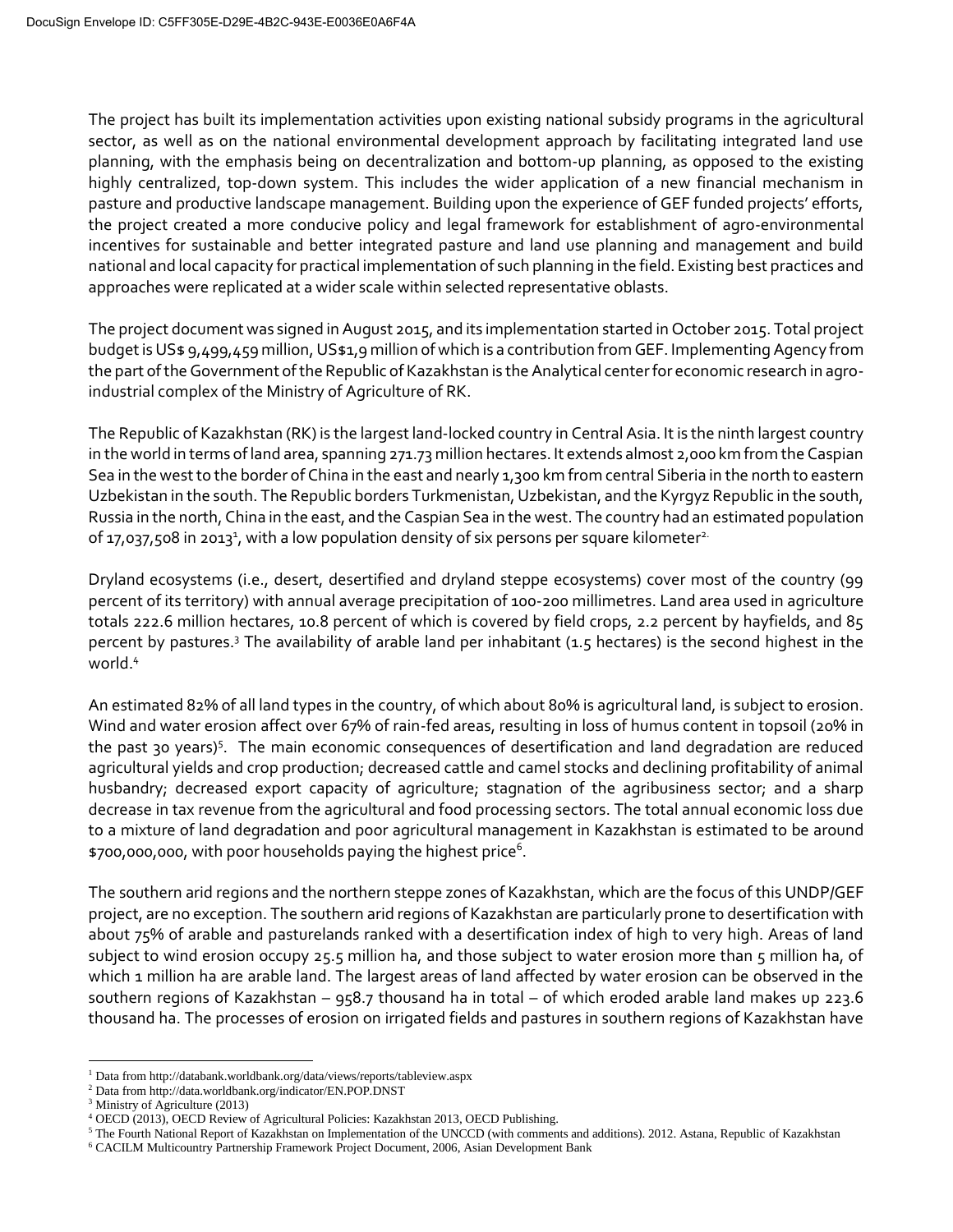developed rapidly in recent years: every year 19 million tons of soil are washed off with 400 thousand tons of humus. This means that about 2.5-2.6 million tons of manure would be needed annually to cover these losses<sup>7</sup>.

The northern steppe zone lands are also highly susceptible to wind and water erosion due to loss of humus and vegetation cover resulting from the massive conversion of steppe to grain farming and ongoing unsustainable farming and pastoral practices in these already marginal lands. Soil erosion processes show high intensity in the Akmola, southern regions (Kzyl Orda, Southern Kazakhstan and Almaty).

Today, over 62% of winter pastures and 71% of summer pastures are eroded and the quality of pastures has declined by 4-5 times compared to the 1980s<sup>8</sup>. Kazakhstan's rangelands are susceptible to droughts, inadequate natural regeneration, widespread aerial transportation of sand and salt (affecting some 30 million ha) and formation of salinized or "solonchak" lands (more than 93 million ha).<sup>9</sup> Between 1951 and 2011, the stocking rate of livestock increased 5 times over the carrying capacity of pastures. Just in the past decade, sheep grazing in Kazakhstan has nearly tripled. The pressure on pastures is intensified by the declining practice of moving livestock between summer and winter pastures, and increased livestock density, especially in areas around settlements, i.e. communal winter pastures<sup>10</sup>. Despite their low productivity, vast horizontal pasturelands<sup>11</sup> are being used increasingly for sheep grazing, leading to soil erosion and mudslides. The combined impact generates erosion, depleted soil carbon stocks, increased frequency of mudslides with significant economic and social costs downstream in the form of flooded villages and damaged infrastructure.

The Project is fully consistent with the GEF-5 Land Degradation Focal Area Strategy and addresses objective 3 of this strategy namely, "LD-3: Reducing pressures on natural resources from competing land uses in the wider landscape', by promoting integrated territorial planning at the rayon level, and engineering a shift from unsustainable land use practices to sustainable land management. The project introduces the concept of Integrated Land Use Planning and implements investments to demonstrate its viability in six oblasts. The indirect area of influence of the project is the entire agricultural landscape of the country – pasture and other agricultural lands – which totals 222.6 million ha. The project can potentially be scaled up to this area, which is the area with highest sensitivity to land degradation threats under impending climate change. These activities are in conformity with Outputs 3.1 and 3.2 of the GEF LD-3 strategic objective. For the first time in Kazakhstan and in post-Soviet regions, the project introduces the concept of agro-environmental incentive payments as an innovative funding mechanism supporting SLM measures. Through these LD-focused activities, the project helps to prevent soil erosion, loss of productivity and other ecosystem services in the steppe zone in Kazakhstan, contributing to carbon sequestration and avoidance of emissions in/ from the soil layer.

# **3. Objectives and Tasks of the Assignment**

The objective of the Evaluation is to assess the achievement of project objective, the affecting factors, the broader project impact and the contribution to the general goal/strategy, and the project partnership strategy.

The national consultant, based in Kazakhstan, will facilitate the International Consultant/Team Leader and provide necessary substantive and operational support in carrying out this evaluation.

Project success will be measured based on Revised Project Logical Framework (see Annex 1), which provides performance and impact indicators for project implementation along with their corresponding means of

 $\overline{a}$ 

<sup>7</sup> Saparov, A. 2014. Novel Measurement and Assessment Tools for Monitoring and Management of Land and Water Resources in Agricultural Landscapes of Central Asia. Soil Resources of the Republic of Kazakhstan: Current status, problems and solutions.

<sup>&</sup>lt;sup>8</sup> According to the Committee of Land Resources of the Ministry of Regional Development of Kazakhstan

<sup>9</sup> National Programming Framework of Kazakhstan under CACILM. 2009

<sup>&</sup>lt;sup>10</sup> Landscape and biological diversity in the Republic of Kazakhstan. UNDP (2005)

<sup>&</sup>lt;sup>11</sup> Seasonal movements of livestock can be vertical (winter & summer pastures) or horizontal (moving the livestock along the same horizontal trail based on climate conditions -- such as temperature, moisture content – and forage availability during a day.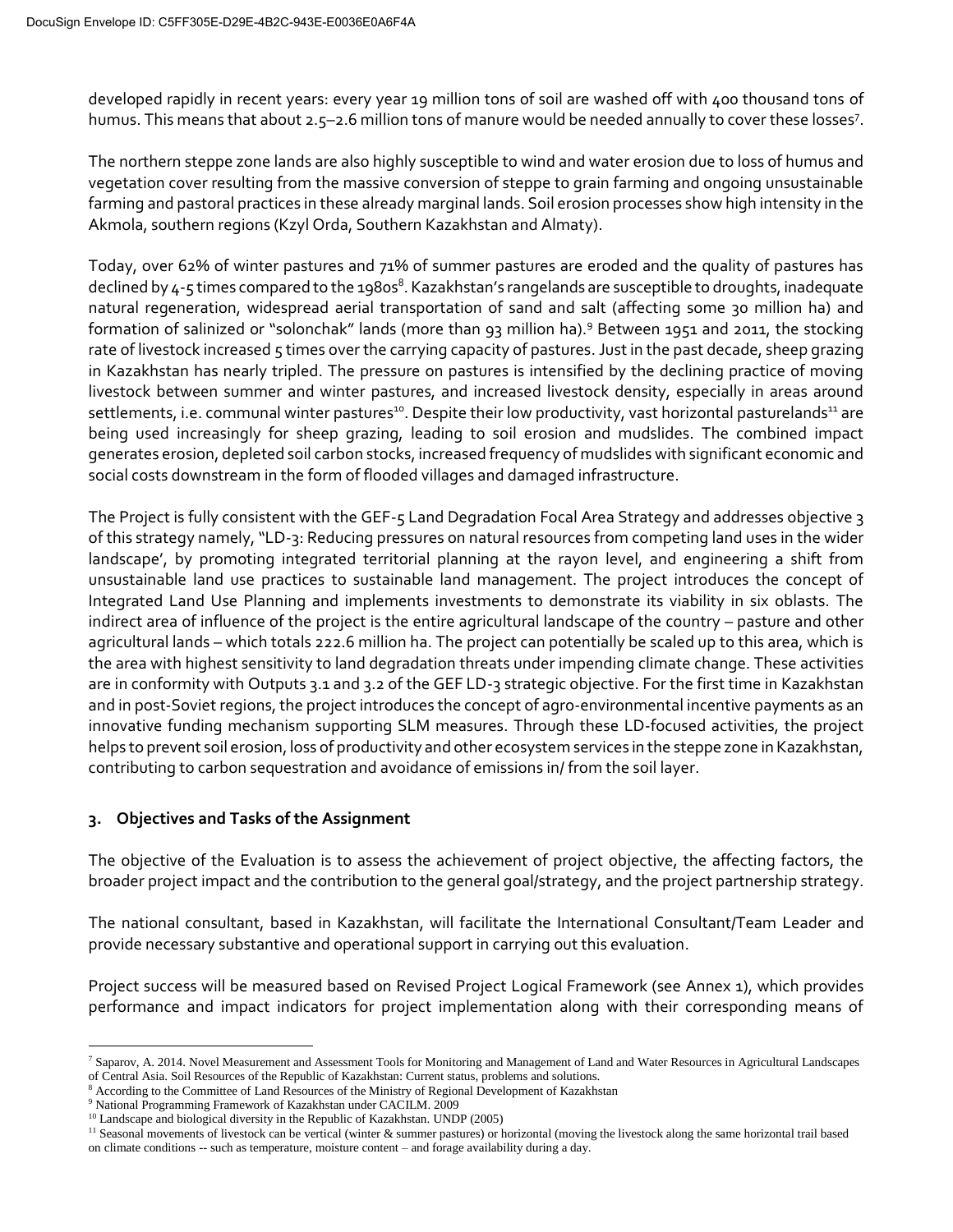verification. The evaluation will assess the aspects as listed in evaluation report outline attached in Annex 2.

The Evaluation will focus on the following aspects:

- **•** Project design and its relevance in relation to:
	- a) *Development priorities* at the national level;
	- b) *Stakeholders –* assess if the specific needs were met;
	- c) *Country ownership* participation and commitments of government, local authorities, public services, utilities, residents;
	- d) *UNDP mission to promote sustainable human development (SHD)* by assisting the country to build its capacities in the focal area of integrated land management, environmental protection and management;
- Performance look at the progress that has been made by the project relative to the achievement of its objective and outcomes;
	- a) *Effectiveness* extent to which the project has achieved its objectives and the desired outcomes, and the overall contribution of the project to national strategic objectives;
	- b) *Efficiency* assess efficiency against overall impact of the project for better projection of achievements and benefits resulting from project resources, including an assessment of the different implementation modalities and the cost effectiveness of the utilization of GEF resources and actual co-financing for the achievement of project results;
	- c) *Timeliness* of results,
- Management arrangements focused on project implementation:
	- a) *General implementation and management* evaluate the adequacy of the project, implementation structure, including the effectiveness of the UNDP Country Office, the partnership strategy and stakeholder involvement from the aspect of compliance to UNDP/GEF requirements and also from the perspective of "good (or bad) practice model" that could be used for replication / learning useful lessons.
	- b) *Financial accountability* extent to which the sound financial management has been an integral part of achieving project results, with particular reference to adequate reporting, identification of problems and adjustment of activities, budgets and inputs
	- c) *Monitoring and evaluation on project level*  assess the adoption of the monitoring and evaluation system during the project implementation, and its internalization by competent authorities and service providers after the completion of the project; focusing to relevance of the performance indicators, that are:
		- Specific: The system captures the essence of the desired result by clearly and directly relating to achieving an objective and only that objective.
		- Measurable: The monitoring system and indicators are unambiguously specified so that all parties agree on what it covers and there are practical ways to measure it.
		- Achievable and Attributable: The system identifies what changes are anticipated as a result of the intervention and whether the result(s) are realistic. Attribution requires that changes in the targeted developmental issue can be linked to the intervention.
		- Relevant and Realistic: The system establishes levels of performance that are likely to be achieved in a practical manner, and that reflect the expectations of stakeholders.
		- Time-bound, Timely, Trackable and Targeted: The system allows progress to be tracked in a costeffective manner at desired frequency for a set period, with clear identification of particular stakeholders group to be impacted by the project.
- Overall success of the project with regards to the following criteria:
	- a) *Impact* assessment of results with reference to development objectives of the project and the achievement of sustainable land management in critical, productive, steppe, arid and semi-arid landscapes found in Akmola, Kostanai, North and East Kazakhstan Oblasts (i.e., the northern steppe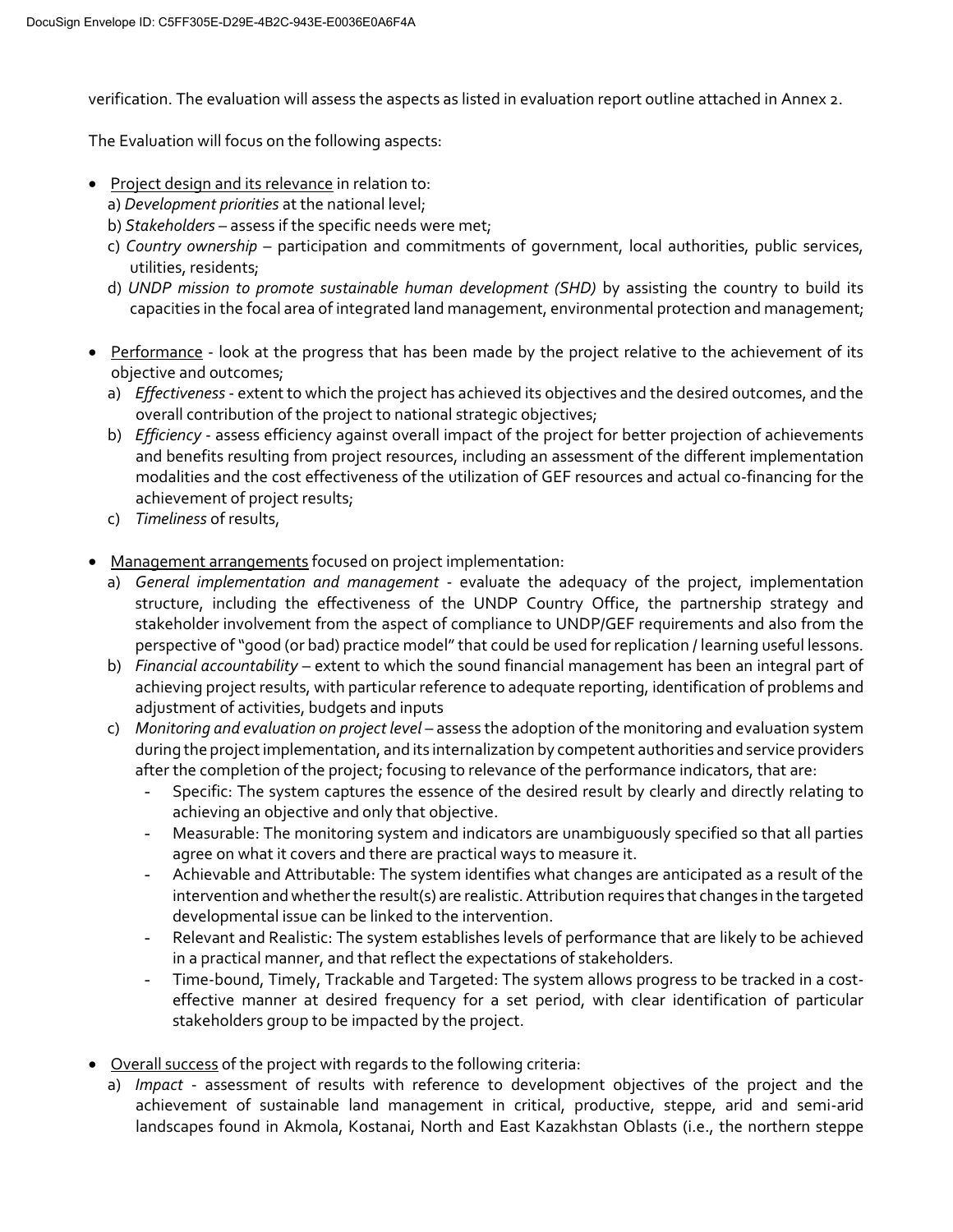zone: forest steppe, meadow steppe and dry steppe ecosystems), and Almaty and Kyzyl-Orda Oblasts (i.e., the southern arid zone: desert and steppe semi-desert ecosystems) of the country. Support is needed to change existing patterns of land use and improve land conditions by strengthening agricultural financial mechanisms and the current land-use planning system, which are the basic financial and administrative drivers of land use, thus addressing land degradation problems in the long term;

- b) *Sustainability* assessment of the prospects for benefits/activities continuing after the end of the project, *static sustainability* which refers to the continuous flow of the same benefits to the same target groups; *dynamic sustainability* use and/or adaptation of the projects' results by original target groups and/or other target groups. It should include a comparison of the baseline assessment of the CD Scorecard with the terminal assessment, and make some inferences as to what contribution(s) the project has made towards institutionalizing the capacities developed;
- c) *Contribution to capacity development* extent to which the project has empowered target groups and have made possible for the government and local institutions (municipalities) to use the positive experiences; ownership of projects' results;
- d) *Replication* analysis of replication potential of the project positive results in country and in the region, outlining of possible funding sources; replication to date without direct intervention of the project;
- e) *Synergies* with other similar projects, funded by the government or other donors.

Besides, the evaluation should also consider a below criteria for evaluations as stated in the latest GEF guidelines for TE:

At minimum:

- i. Relevance
- ii. Effectiveness
- iii. Efficiency
- iv. Gender and human rights
- v. Additional cross-cutting issues, as relevant: persons with disabilities, vulnerable groups, poverty and environment nexus, disaster risk reduction, climate change mitigation and adaptation)
- vi. Results Framework
- vii. Progress to Impact
- viii. M&E Design and Implementation
- ix. UNDP oversight/implementation
- x. Implementing Partner execution
- xi. GEF additionality
- xii. Adaptive Management
- xiii. Stakeholder Engagement
- xiv. Finance & materialization of co-financing
- xv. Social and Environmental Standards (Safeguards)

In addition to a descriptive assessment, criteria should be rated using the following divisions: Highly Satisfactory, Satisfactory, Marginally Satisfactory, and Unsatisfactory with an explanation of the rating. Also, the Overall Rating of the project should be indicated. Criteria, which have to be rated are indicated in the evaluation report outline attached in Annex 2.

#### Issues of special consideration:

The Evaluation will review and assess changes in development conditions, by addressing the following questions, with a focus on the perception of change among stakeholders:

Review the problem addressed by the project and the underlying assumptions. Review the effect of any incorrect assumptions or changes to the context to achieving the project results as outlined in the Project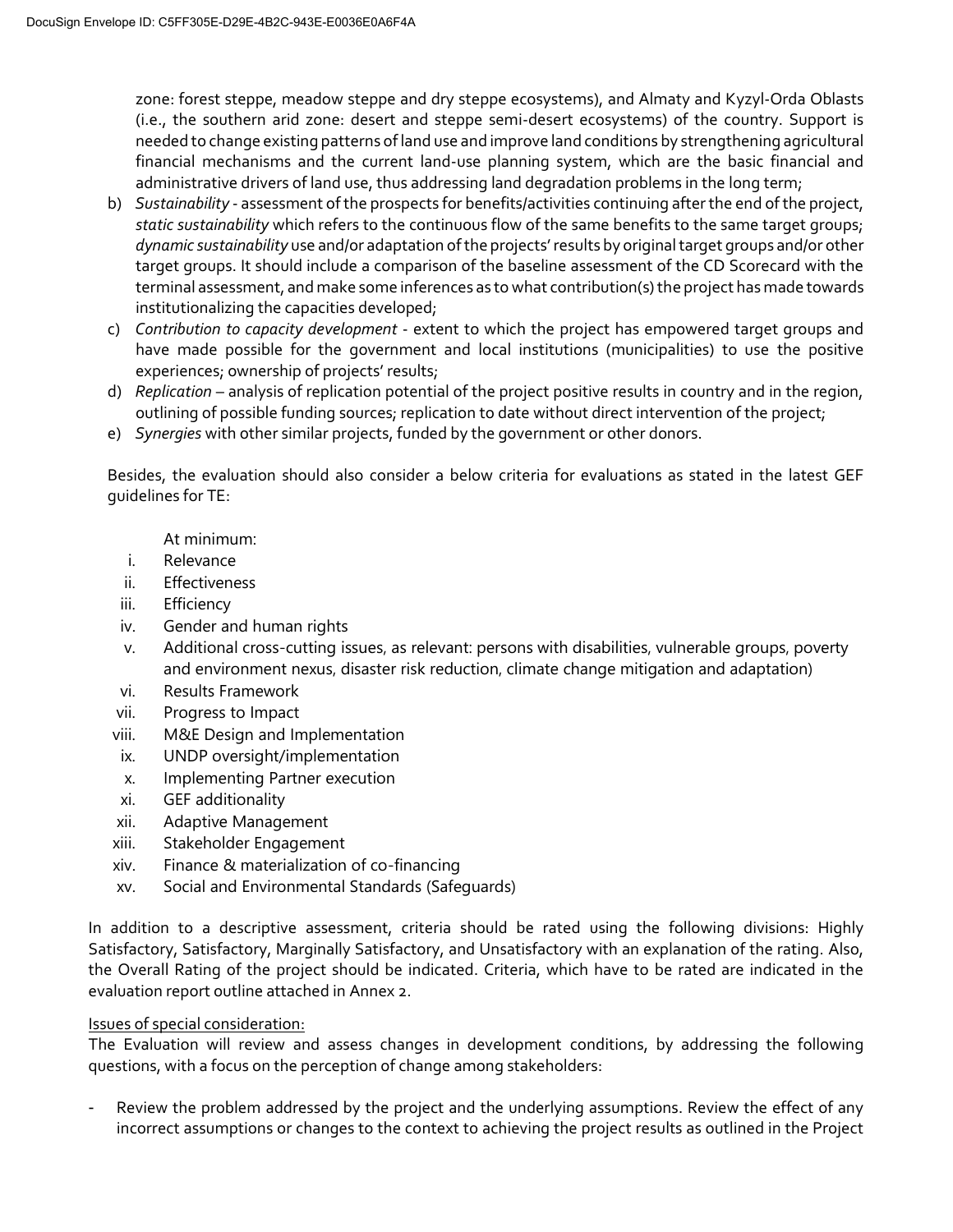Document.

- Review the relevance of the project strategy and assess whether it provides the most effective route towards expected/intended results. Were lessons from other relevant projects properly incorporated into the project design?
- Review how the project addresses country priorities. Review country ownership. Was the project concept in line with the national sector development priorities and plans of the country (or of participating countries in the case of multi-country projects)?
- Review decision-making processes: were perspectives of those who would be affected by project decisions, those who could affect the outcomes, and those who could contribute information or other resources to the process, considered during project design processes?
- Review the extent to which relevant gender issues were raised in the project design. See Annex 9 of guidance for conducting terminal evaluations of UNDP-supported, GEF-financed projects.<sup>12</sup>
- If there are major areas of concern, recommend areas for improvement.

The Evaluation Report will present recommendations and lessons of broader applicability for follow-up and future support of UNDP and/or the Government, highlighting the best and worst practices in addressing issues relating to the evaluation scope.

# **4. Products expected from the Evaluation**

The key product expected from this final evaluation is a comprehensive analytical report in English that should follow minimum GEF requirements as indicated in Annex 2. The Report of the Final Evaluation will be a standalone document that substantiates its recommendations and conclusions. The report will have to provide to the UNDP and the GEF Secretariat complete and convincing evidence to support its findings/ratings. The Report will include a table of planned vs. actual project financial disbursements, and planned co-financing vs. actual cofinancing in this project, according the table attached in Annex 3 of this TOR. The Report will be supplemented by Rate Tables, attached in Annex 4 of this TOR. The length of the final evaluation report shall not exceed 50 pages in total (not including annexes).

# **5. Evaluation Approach**

 $\overline{a}$ 

An outline of an evaluation approach is provided below; however, it should be made clear that the evaluation team may revise the approach as necessary in consultation with UNDP. Any changes should be in-line with best international criteria and professional norms and standards. Any modifications to the proposed approach should be explicitly approved by UNDP before being applied by the evaluation team.

The evaluation must provide evidence-based approach, using information that is credible, reliable and useful. It must be easily understood by project partners and stakeholders.

The evaluation should provide as much gender disaggregated data as possible.

The evaluation will be conducted through desk review and online consultations with stakeholders by the evaluation team. The evaluation team is expected to follow a participatory and consultative approach ensuring close engagement with the government counterparts, UNDP CO, Project Steering Committee, project team, and key stakeholders.

The Evaluation Team is expected to consult all relevant sources of information, such as the UNDP/GEF project document ("ProDoc"), project reports – including Annual Reports, project budget revisions, progress reports, project files, national strategic and legal documents, and any other material that may be considered useful for

<sup>&</sup>lt;sup>12</sup> [http://web.undp.org/evaluation/guideline/documents/GEF/TE\\_GuidanceforUNDP-supportedGEF-financedProjects.pdf](http://web.undp.org/evaluation/guideline/documents/GEF/TE_GuidanceforUNDP-supportedGEF-financedProjects.pdf)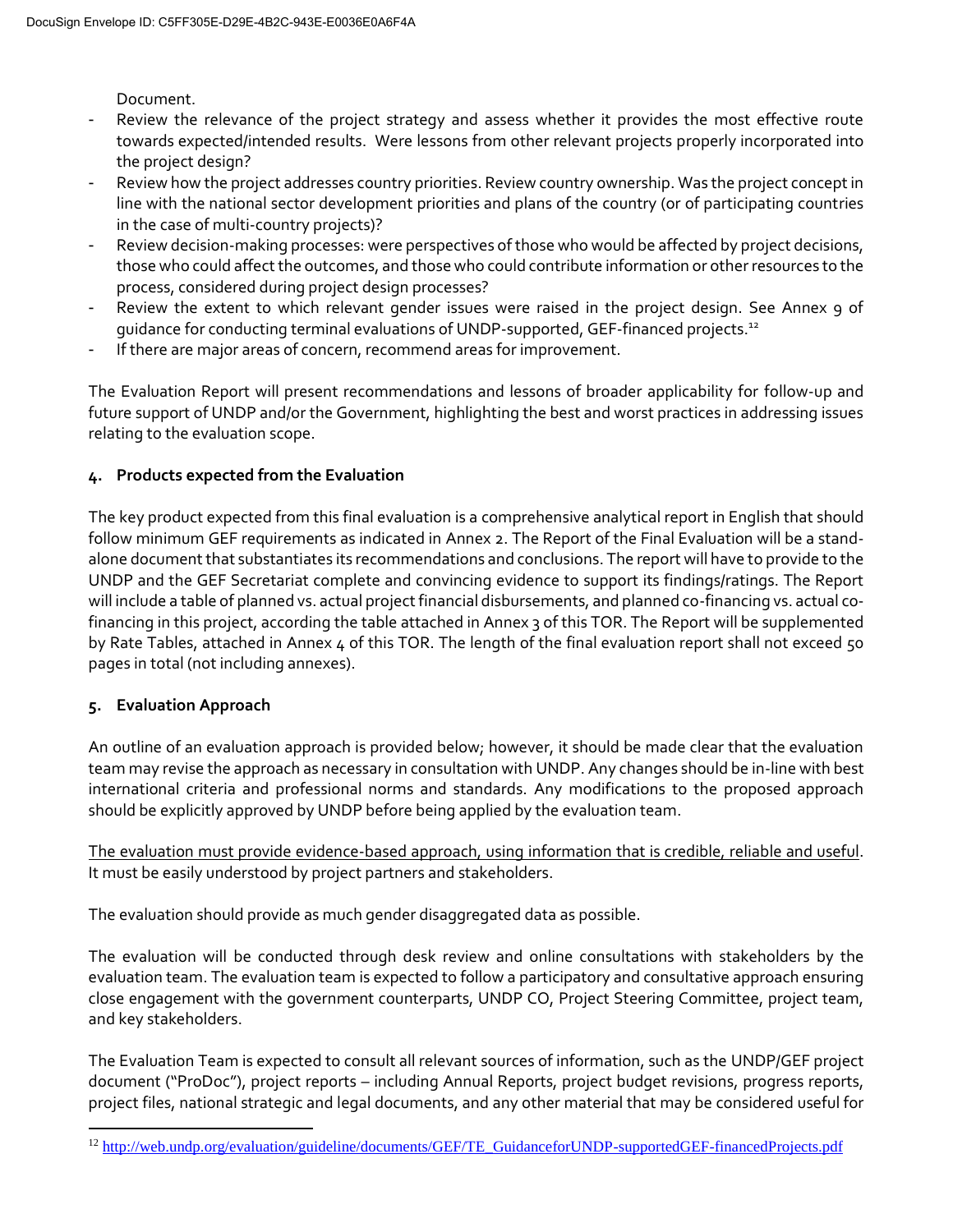evidence-based assessment. The list of documentation to be reviewed is included in Annex 5 of this Terms of Reference.

The national consultant shall follow the interviews as a means of collecting data on the relevance, performance and success of the project. Due to COVID-19 related restrictions, the international consultant/team leaderis not expected to travel to Kazakhstan or the project sites but has to rely on the data to be provided by the national consultant who is expected to visit the project sites (following all COVID-19 related SOPs). Outmost effort should be made by the evaluation team to collect all credible information, consult all relevant stakeholders (via phone, online key informant interviews etc.) to make sure the conduct and outcomes of the evaluation are not impacted.

The methodology to be used by the Evaluation Team should be presented in the report in full detail. It shall include information on:

- \* Documentation reviewed;
- \* Interviews;
- Field visits (national consultant only);
- **4** Questionnaires;
- **4** GEF CD Scorecard completed at the time of FE (by the Evaluation Team)
- \* Participatory techniques and other approaches for the gathering and analysis of data.

*Although the Evaluation Team should feel free to discuss with the authorities concerned, all matters relevant to its assignment, it is not authorized to make any commitment or statement on behalf of UNDP or GEF or the project management.*

The Evaluation Team should reflect sound accounting procedures and be prudent in using the resources of the evaluation.

| N <sub>2</sub>   | <b>Expected deliverables</b>                                                                        | <b>Estimated</b><br>duration to<br>complete<br>(in workdays) | Target due date        | Responsible                      | Reviewers/<br><b>Approvers</b>           |
|------------------|-----------------------------------------------------------------------------------------------------|--------------------------------------------------------------|------------------------|----------------------------------|------------------------------------------|
| $\mathbf{1}$     | Desk review                                                                                         | 3 workdays                                                   | December<br>25<br>2020 |                                  |                                          |
| 2.               | Online briefings for evaluation<br>team by the Project team,<br>UNDP CO, UNDP/GEF RTA<br><b>IRH</b> | 2 workdays                                                   | 15 January 2021        |                                  |                                          |
| $\overline{3}$ . | Interviews with stakeholders,<br>data collection, field visits to<br>select sites*                  | 11 workdays                                                  | 30 January 2021        | Project<br>Manager,              | <b>UNDP</b><br>CO.<br><b>GEF</b><br>DRR, |
| 4.               | Presentation of preliminary<br>findings                                                             | 1 workday                                                    | 5 February 2021        | <b>UNDP</b><br>CO.<br>Evaluation | Portfolio<br>Manager                     |
| 5.               | draft<br>of<br>Submission<br>the<br><b>Terminal Evaluation Report</b>                               | 5 workdays                                                   | 20 February 2021       | Coordinator                      | UNDP/GEF<br><b>RTAIRH</b>                |
| 6.               | Validation of findings with<br>stakeholders<br>through                                              | 8 workdays                                                   | 5 March 2021           |                                  |                                          |

# **6. Deliverables**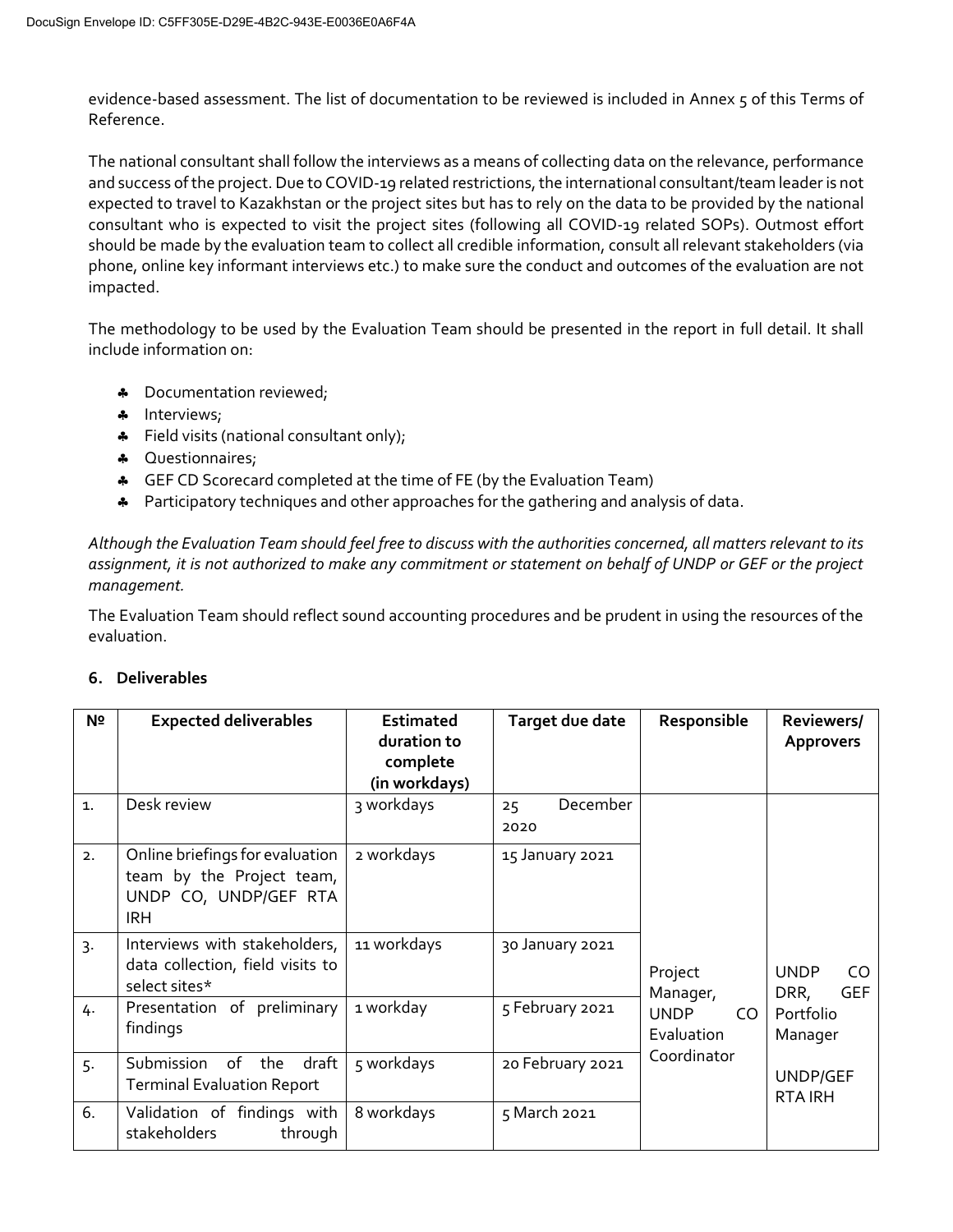|    | circulation of the draft TE<br>report for comments,<br>meetings and other types of<br>feedback mechanisms                                               |             |               |  |
|----|---------------------------------------------------------------------------------------------------------------------------------------------------------|-------------|---------------|--|
| 7. | Submission of the Final   5 workdays<br>Terminal Evaluation report<br>and its acceptance by UNDP<br>(incorporating comments<br>received on first draft) |             | 15 March 2021 |  |
|    | Total effort:                                                                                                                                           | 35 workdays |               |  |

\*The trips may take place only in case of COVID-19 quarantine measures absence.

# **7. Institutional arrangements**

UNDP will sign the contract with the National Consultant in accordance with the approved UNDP procurement procedures for an individual contract. Payment for services will be made from the Project funds with satisfactory discharge of duties and achievement of results. The results of the work shall be approved by the UNDP DRR through UNDP CO evaluation manager (TDM) and UNDP RMA and M&E Associate.

- The Consultant will work under the direct supervision of the UNDP CO Evaluation Coordinator (TDM), with support from UNDP RMA and M&E Associate and overall guidance of UNDP DRR;
- The Consultant is responsible for the quality and timely submission of the deliverables;
- The Consultant ensures timely and rational planning, implementation of activities and achievement of results in accordance with the Terms of Reference;
- The Consultant provides the results of work in accordance with Deliverables;
- The Consultant shall provide reports in electronic form in MS Word format in English.

Prior to approval of the final report, UNDP Project Manager, in close coordination with the UNDP CO evaluation coordinator (TDM) and UNDP DRR will circulate the draft for comments to government counterparts: Ministry of Agriculture of the Republic of Kazakhstan, GEF-UNDP RTA. UNDP and the stakeholders will submit comments and suggestions within 10 working days after receiving the draft. The finalized Terminal Evaluation Report, addressing all comments received shall be submitted by 15 March 2021.

If any discrepancies have emerged between impressions and findings of the evaluation team and the aforementioned parties, these should be explained in an annex attached to the final report.

# **8. Duration of assignment**

The Consultant is expected to devote a maximum of 35 working days over a period of 4 calendar months in December 2020 - March 2021. The assignment commences immediately after signing the contract.

# **Duty Station**

Home-based with two trips to Kostanay and Kyzylorda regions (29 effective person-days home based and 6 effective person-days on field missions, 3 days per each).

The trips may take place only in case of COVID-19 quarantine measures absence.

# \*Travel:

BSAFE security course must be successfully completed prior to commencement of travel;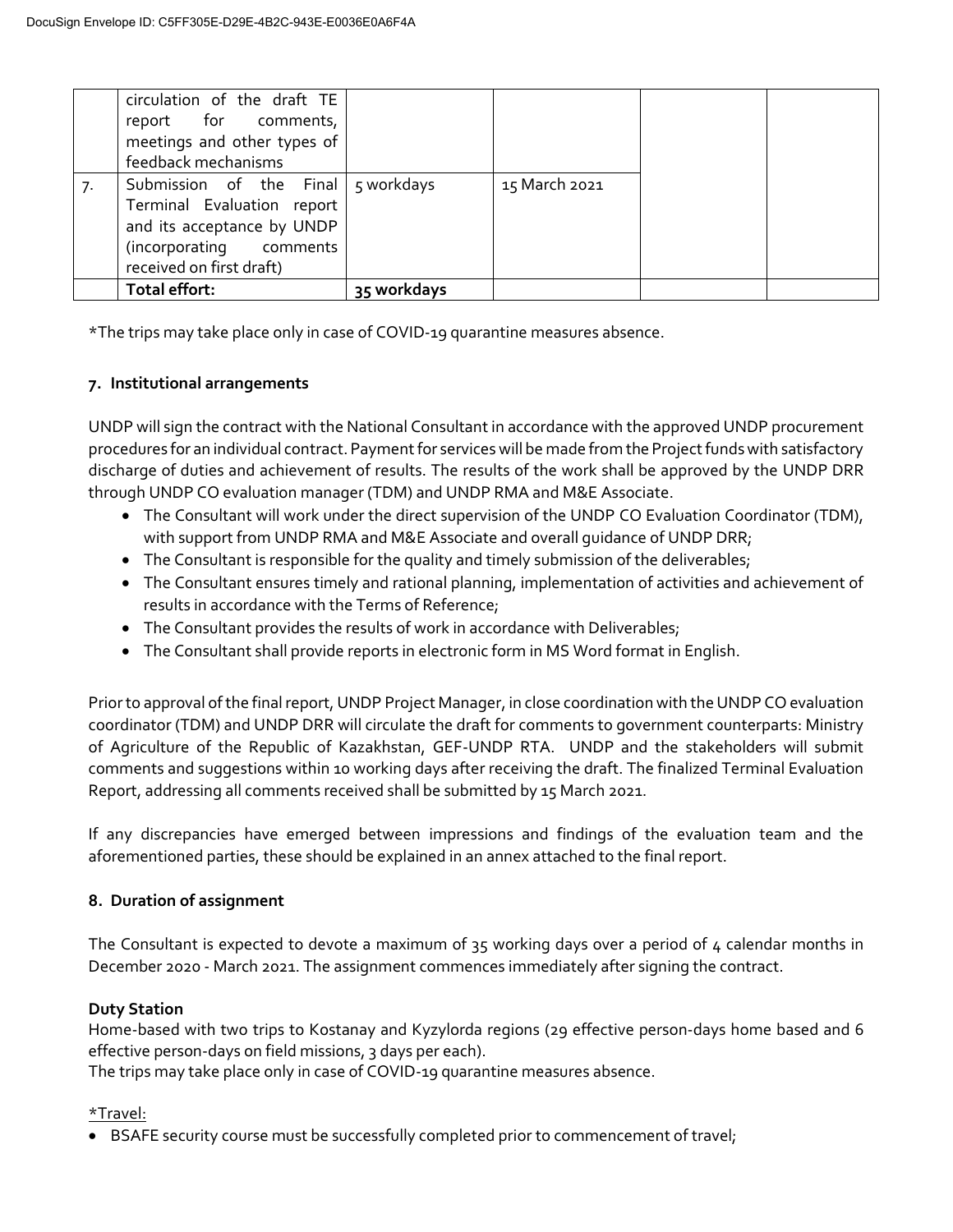Consultants are required to comply with the UN security directives set forth under [https://dss.un.org/dsswe](https://dss.un.org/dssweb/)b/

#### **9. Qualification requirements**

- A Master's degree (PhD preferred) in natural resources management, economics, environmental studies or other closely related field;
- 7 years of working experience in Environmental Economics, Agriculture, Sustainable Land Management, Organic Farming, financial incentives; experience in gender sensitive evaluation and analysis;
- At least 5 years of experience in working with development project evaluations (experience with evaluations of GEF funded projects is an advantage);
- Competence in adaptive management, as applied to land desertification protection;
- Recent knowledge of the GEF Monitoring and Evaluation Policy;
- Recent knowledge of UNDP's results-based management policies and procedures;
- Recognized expertise in the Agricultural extension and sustainable land management and stakeholder involvement fields;
- Familiarity with agricultural sector, extension, legislation, policies and management structures in Kazakhstan;
- Fluent in English and Russian (both written and spoken);
- Computer literacy.

#### **10. Competencies**

- Excellent analytical skills and ability to write in a concise and comprehensible manner;
- Ability to work with tight deadlines and prepare accurate and clear reports for policy makers, at a short notice;
- Ability to interact with high-level government officials; also, be able to work closely with technical experts on a day-to-day basis, as well as to provide hands-on technical assistance and knowledge transfer.

# **11. Scope of price proposal**

This is a lump sum contract, paid upon completion and certification of deliverables. The interested candidate must submit his/her financial proposal in KZT in a separate file (from other required documents to be submitted). The financial proposal should include all the expert's expenses, including daily fee, travel expenses\*\* (return tickets, DSA, terminals and etc.), and any other relevant expenses for the assignment and necessary for obtaining the above results within the Terms of Reference. Payment will be made in tranches after the approval of the report, based on the above results and the signing of the Certificate of payment for the result by the Portfolio Manager, GEF Portfolio Manager and UNDP CO DRR.

*\*Please be noted that in financial proposal the living allowances should be lower or equal to UN daily subsistence allowances, but under no circumstance should they be higher.*

#### **12. Recommended Presentation of Offer**

The following documents in PDF to be attached to the Offer:

a) Duly accomplished Offeror's Letter to UNDP confirming interest and availability for the Individual contractor (IC) assignment and Annex 2 "Breakdown of Costs Supporting the Final All-Inclusive Price"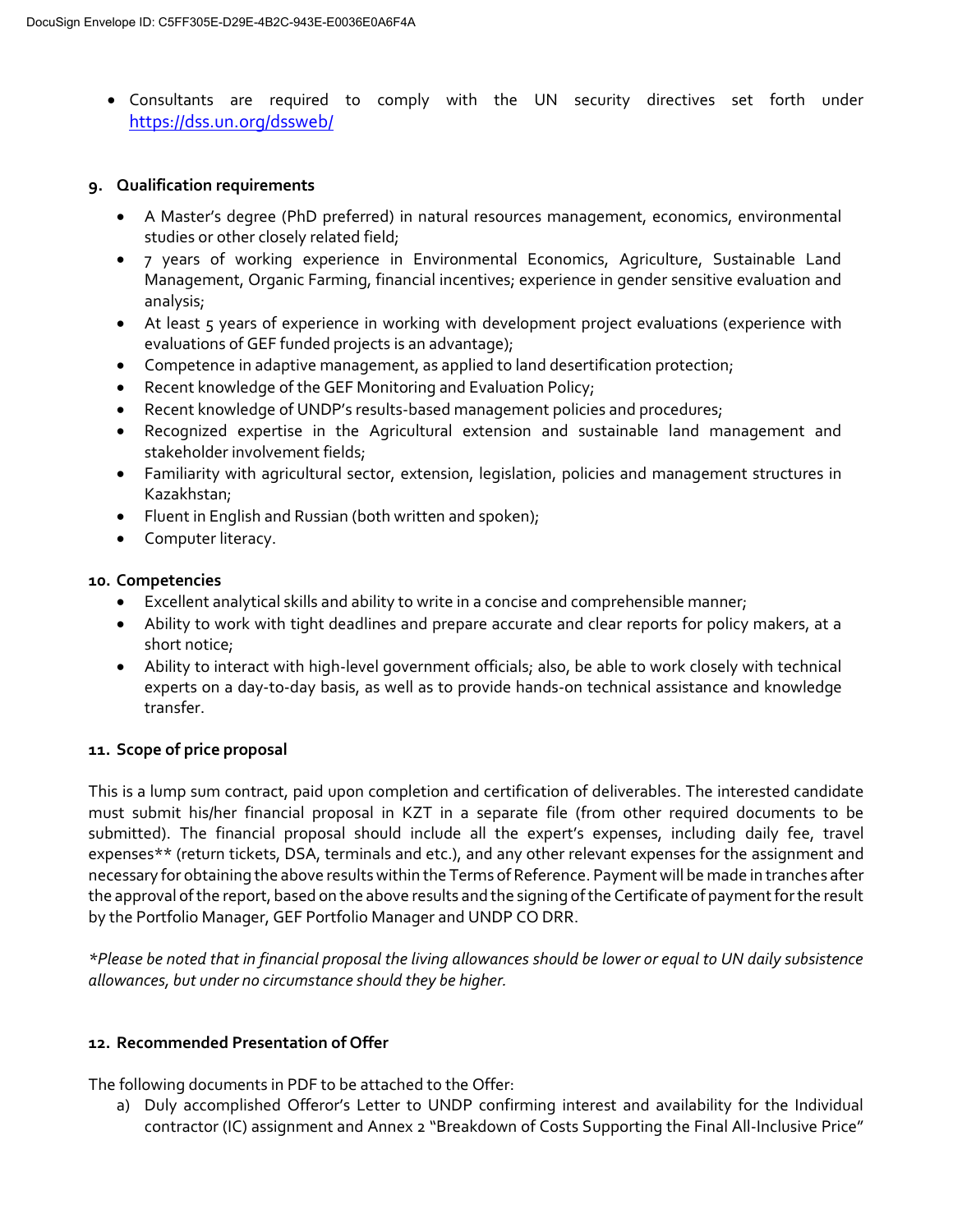using provided UNDP template; the document should be provided separately from other required documents;

- b) Detailed CV, where previous work experience in similar projects should be included, as well as contact details (email and phone number) of the Offeror;
- c) Other documents certifying the work experience, expertise, education and skills (qualification improvement certificates\diplomas, awards, etc.).

#### **Approved by**

Signature Alanetta Babasluva Signature Abduvattos Abduralmanov

Zhanetta Babasheva Abduvakkos Abdurahmanov

UNDP Resource Mobilization Associate Programme Specialist and GEF Portfolio Manager

Date Signed 04-Dec-2020

04-Dec-2020 04-Dec-2020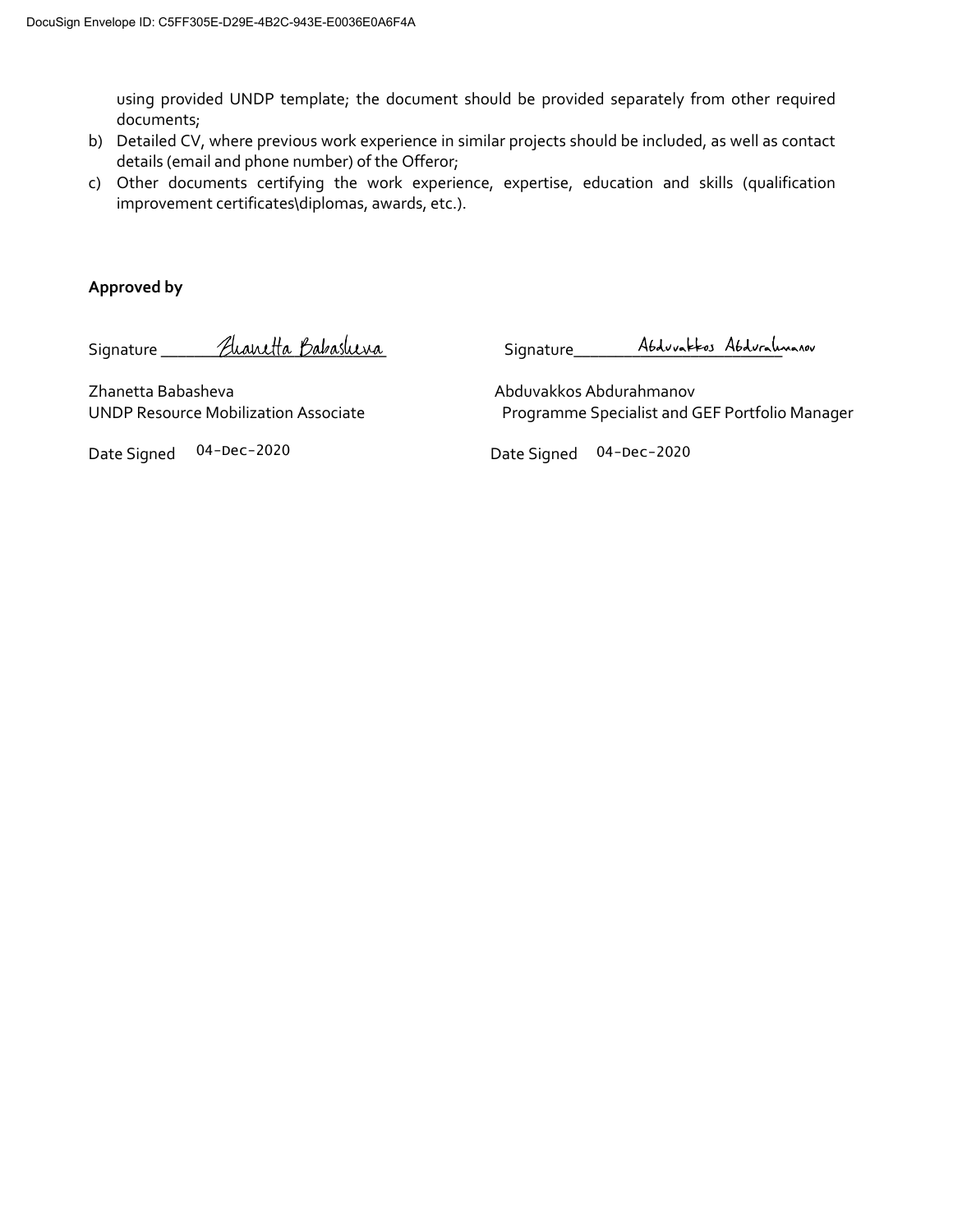#### **Annex 1. Project Results Framework**

This project will contribute to achieving the following Country Programme Outcome as defined in the CPAP for 2010-2015: Government, educators, communities, civil society and the academic community practice an integrated approach to natural resources management in national and transboundary perspectives

Country Programme Outcome Indicators: Tools for landscape-level conservation and planning developed and integrated into the stakeholders' policies and practices

UNDP Strategic Plan Primary Outcome: Outcome 1: Growth and development are inclusive and sustainable, incorporating productive capacities that create employment and livelihoods for the poor and excluded

Applicable GEF Strategic Objective and Program: Main focus is LD-3: Reduce pressures on natural resources from competing land uses in the wider landscape

Applicable GEF Expected Outcomes: Outcome 3.1: Enhanced cross-sector enabling environment for integrated landscape management; Outcome 3.2: Integrated landscape management practices adopted by local communities

Applicable GEF Outcome Indicators: Indicator 3.1 Policies support integration of agriculture, rangeland, forest, and other land uses Indicator 3.2 Application of integrated natural resource management practices in wider landscapes

| <b>Project Strategy</b> | Verifiable<br>Objectively | <b>Baseline</b> | <b>Target</b>              | Sources <sub>1</sub><br><sub>of</sub> | (details<br>Assumptions<br>in |
|-------------------------|---------------------------|-----------------|----------------------------|---------------------------------------|-------------------------------|
|                         | Indicators                |                 |                            | verification                          | Annex $3)$                    |
| Objective:<br>to        | of<br>productive<br>Area  | Zero            | hectares<br>by<br>750,000  | Project<br>PIR,                       | Political<br>for<br>support   |
| transform land          | landscapes                |                 | project end (the indirect  | Independent                           | integrating SLM principles    |
| use practices in        | (pasturelands, crop and   |                 | area of influence of the   | Evaluation,                           | into the agricultural sector  |
| steppe<br>and           | fodder production lands)  |                 | project is the entire      | field<br>periodic                     | remains strong, facilitating  |
| semi-arid zones         | in steppe and semi-arid   |                 | further replication of SLM |                                       |                               |
| of Kazakhstan           | zones under ILUPs that    |                 | of the country - pasture   |                                       | practices on the ground       |
| to<br>ensure            | include a<br>focus on     |                 | and other agricultural     |                                       |                               |
| ecological              | maintaining ecosystem     |                 | which totals<br>$lands -$  |                                       |                               |
| integrity,<br>food      | services of agricultural  |                 | 222.6 million ha)          |                                       |                               |
| security<br>and         | landscapes through SLM    |                 |                            |                                       |                               |
| sustainable             | practices                 |                 |                            |                                       |                               |
| livelihoods             | Improvement in % of soil  | 2% on average   | 8 to 10% on average        | Field<br>surveys/                     |                               |
|                         | humus content in area     |                 |                            | visits                                |                               |
|                         | where ILUPs are in place  |                 |                            |                                       |                               |
|                         |                           |                 |                            |                                       |                               |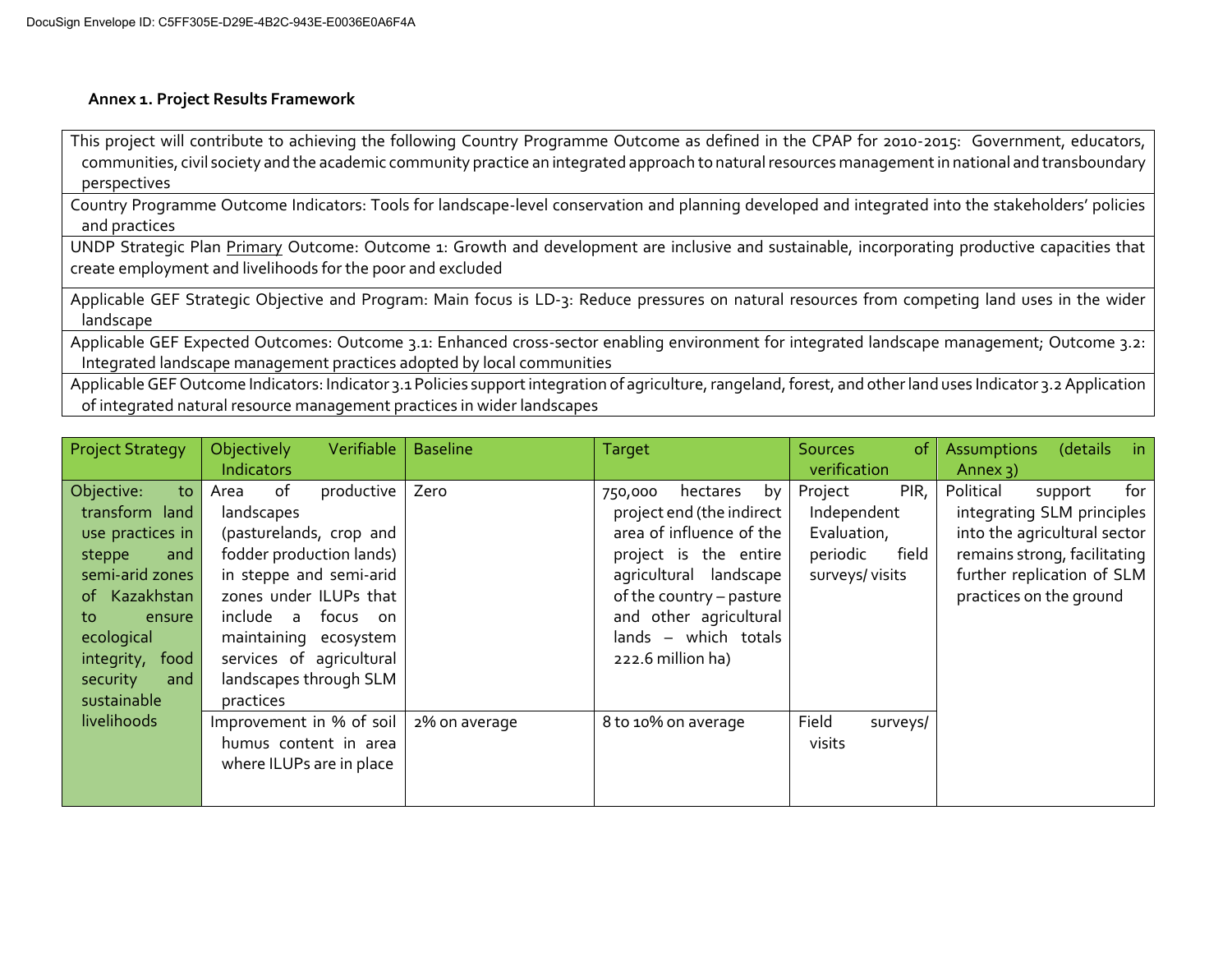| <b>Project Strategy</b>                                                                                                                      | Objectively<br>Verifiable<br>Indicators                                                                                                                                                                                                | <b>Baseline</b>                                                                                                                | <b>Target</b>                                                                                                                                                          | <b>Sources</b><br><b>of</b><br>verification                                                                | <b>Assumptions</b><br>(details<br>$\mathsf{in}$<br>Annex 3)                                                                                                                                                      |
|----------------------------------------------------------------------------------------------------------------------------------------------|----------------------------------------------------------------------------------------------------------------------------------------------------------------------------------------------------------------------------------------|--------------------------------------------------------------------------------------------------------------------------------|------------------------------------------------------------------------------------------------------------------------------------------------------------------------|------------------------------------------------------------------------------------------------------------|------------------------------------------------------------------------------------------------------------------------------------------------------------------------------------------------------------------|
|                                                                                                                                              | Improvement in livestock<br>productivity<br>(as<br>measured<br>by weight<br>gain) in area where<br>ILUPs are in place                                                                                                                  | Average live weight in<br>degraded<br>pastures/<br>rangelands is 320 kg                                                        | 20% weight gain over<br>baseline                                                                                                                                       | Field<br>surveys/<br>visits                                                                                |                                                                                                                                                                                                                  |
| Outcome<br>1.<br>Investment<br>in.<br>integrated<br>territorial<br>planning<br>and<br>of<br>start-up<br>agro-<br>environmental<br>incentives | on-the-<br>of<br>Indicators<br>ground improvements in<br>fodder<br>and<br>crop<br>productivity,<br>soil<br>fertility, salt content,<br>crop rotation, efficiency<br>water<br>use,<br>etc.<br>in.<br>(indicators vary by pilot<br>site) | See table below                                                                                                                | See table below                                                                                                                                                        | Field<br>monitoring<br>surveys                                                                             | Central<br>and<br>local<br>show<br>governments<br>willingness to engage local<br>stakeholders in land use<br>planning<br>Climate<br>change-induced<br>seasonal<br>extreme<br>variations or emerging              |
|                                                                                                                                              | of small<br>and<br>Access<br>medium farmers in pilot<br>sites<br>to<br>agro-<br>environmental<br>incentives                                                                                                                            | At present, the nature of<br>agricultural subsidies is<br>such that they are<br>mostly accessible only<br>to large-scale farms | At least 40% of small and<br>medium farms eligible<br>for agro-environmental<br>incentives have access<br>to them by project end                                       | Financial<br>and<br>administrative<br>of<br>reports<br>akimats<br>of<br>target<br>oblasts<br>and districts | new threats do not affect<br>pilot projects/ sites in ways<br>undermine<br>that<br>the<br>of<br>the<br>successes<br>demonstration activities                                                                     |
|                                                                                                                                              | Successful<br>training<br>program run by affiliates<br>of<br>KazAgroMarketing<br>KazAgroInnovation<br>and<br>for small and medium<br>on sustainable<br>farms<br>and<br>forage<br>crop<br>production and livestock<br>breeding          | Training<br>does<br>not<br>adequately<br>cover<br>needs of small<br>and<br>medium farms                                        | At least 75% of small and<br>medium farms in areas<br>where<br>is<br>training<br>delivered<br>send<br>representatives<br>to<br>attend<br>sessions<br>by<br>project end | Training records;<br>training<br>evaluations                                                               | sufficient<br><b>Building</b><br>of<br>and<br>practical<br>capacity<br>know-how within essential<br>state institutions and local<br>authorities does not take<br>too long allowing for<br>project sustainability |
|                                                                                                                                              | Successful<br>training<br>program on SLM run by<br>KazAgroInnovation for<br>akimat staff from land<br>relations and agricultural                                                                                                       | No<br>such<br>targeted<br>training program                                                                                     | 80% of target audience<br>attend<br>sessions<br>by<br>project end                                                                                                      | Training records;<br>training<br>evaluations                                                               |                                                                                                                                                                                                                  |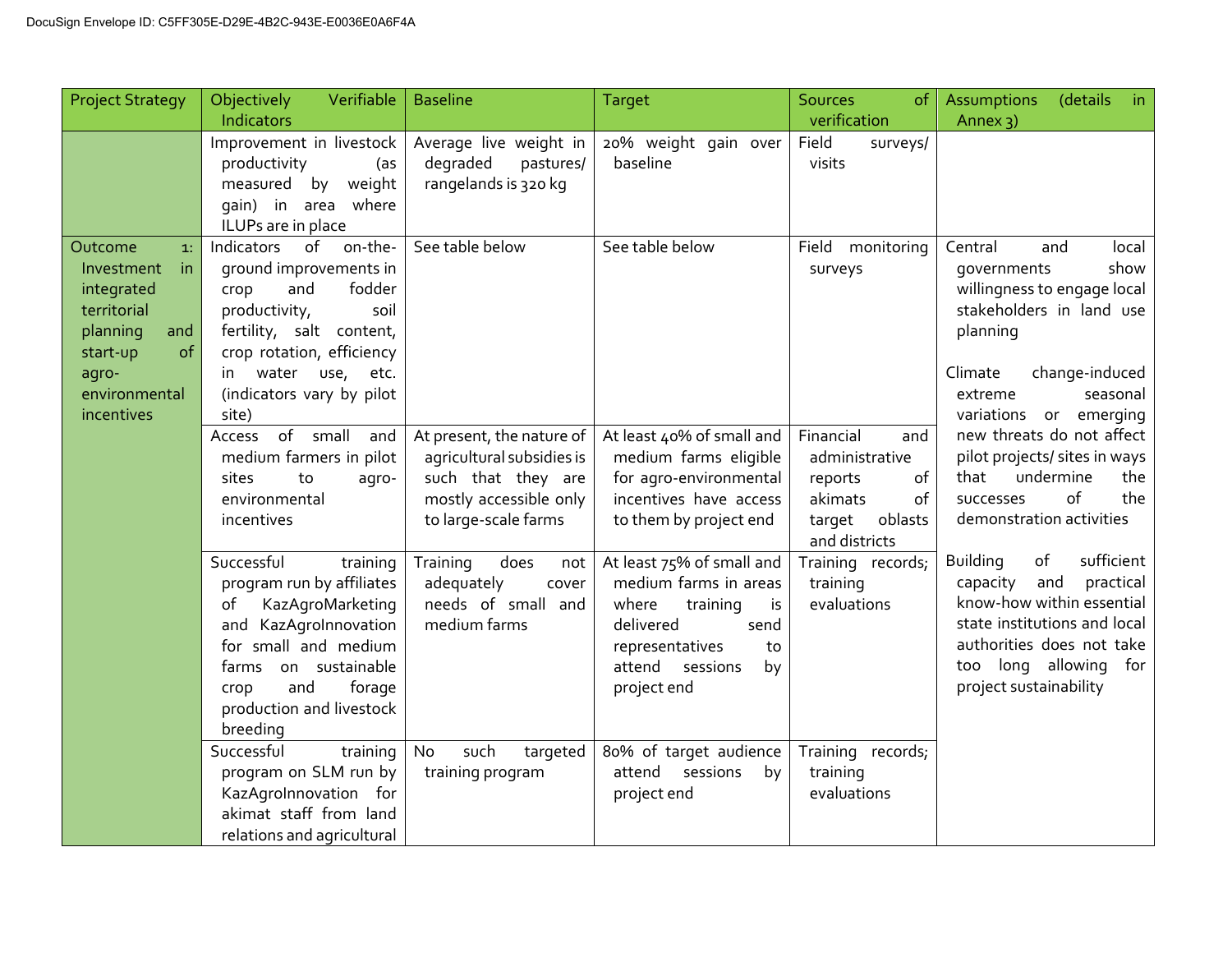| <b>Project Strategy</b>                                                                                                              | Verifiable<br>Objectively<br>Indicators                                                                                                                                                    | <b>Baseline</b>                                                                                                                                                    | <b>Target</b>                                                                                                                                                                          | <b>Sources</b><br><sub>of</sub><br>verification                                           | <b>Assumptions</b><br>(details<br>$-$ in<br>Annex 3)                                                                                                                                        |
|--------------------------------------------------------------------------------------------------------------------------------------|--------------------------------------------------------------------------------------------------------------------------------------------------------------------------------------------|--------------------------------------------------------------------------------------------------------------------------------------------------------------------|----------------------------------------------------------------------------------------------------------------------------------------------------------------------------------------|-------------------------------------------------------------------------------------------|---------------------------------------------------------------------------------------------------------------------------------------------------------------------------------------------|
|                                                                                                                                      | departments in areas<br>where pilot projects are<br>to take place <sup>13</sup>                                                                                                            |                                                                                                                                                                    |                                                                                                                                                                                        |                                                                                           |                                                                                                                                                                                             |
|                                                                                                                                      | Higher<br>education<br>institutions<br>producing<br>graduates with sound<br>understanding of SLM<br>practices<br>in<br>the<br>agriculture sector and<br>distant<br>rangeland<br>management | Current national and<br>regional<br>higher<br>education institutions<br>are producing limited<br>of<br>number<br>professionals<br>with<br>such training and skills | At least 2 institutions <sup>14</sup><br>strengthened<br>have<br>curriculums by project<br>end                                                                                         | Curriculums,<br>of<br>survey<br>students<br>and<br>PIR,<br>graduates,<br>terminal report. |                                                                                                                                                                                             |
| Outcome<br>2:<br>Enabling policy<br>environment<br>for integrated<br>land<br><b>USe</b><br>planning<br>and<br>agro-<br>environmental | Inter-agency mechanism<br>for<br>ensuring<br>coordination<br>of<br>integrated<br>land<br><b>USe</b><br>planning<br>and<br>agro-<br>environmental<br>incentives<br>operating<br>effectively | Does not exist                                                                                                                                                     | Working<br>Inter-agency<br>Group has<br>clear<br>a<br>mandate and method of<br>operation<br>to<br>ensure<br>coordination of different<br>land<br>use sectors by<br>project end         | Minutes of WG,<br>PIR <sub>s</sub> ,<br>Project<br>Terminal report                        | political<br>Current<br>commitment<br>to<br>agro-<br>environmental incentives<br>continues to grow<br>Legislative changes required<br>to realize the project<br>objective are agreed to and |
| incentives                                                                                                                           | of<br>Inclusion<br>agro-<br>environmental subsidies<br>in State programs                                                                                                                   | Agro-environmental<br>subsidies do not exist                                                                                                                       | Agribusiness<br>2020<br>program includes such<br>subsidies                                                                                                                             | Government<br>reports<br><b>on</b><br>Agribusiness<br>2020 program                        | carried through in a timely<br>manner                                                                                                                                                       |
|                                                                                                                                      | Increase in<br>qovernment<br>for<br><b>SLM</b><br>financing<br>practices                                                                                                                   | existing subsidies<br>No<br>that are 100% SLM<br>related                                                                                                           | 20% of total agricultural<br>subsidies<br>are<br>agro-<br>environmental or green<br>subsidies, 10 years after<br>the agro-environmental<br>scheme<br>is<br><b>up</b><br>and<br>running | Government<br>budget<br>(aq)<br>subsidy<br>budget<br>line)                                |                                                                                                                                                                                             |

 $\overline{a}$ <sup>13</sup> Balkhash and Enbekshikazakh districts of Almaty Oblast, Karabulak rural okrug and Akkol district of Akmola Oblast, Ayyagoz district of East-Kazakhstan Oblast, Denisovsky and Fedorovsky districts of Kostanai Oblast, Kzyl Orda City of Kzyl Orda Oblast, Akkaiyn district of North Kazakhstan Oblast

<sup>&</sup>lt;sup>14</sup> Kostanai State University (KSU) and Kazakh National Agriculture University (KazNAU)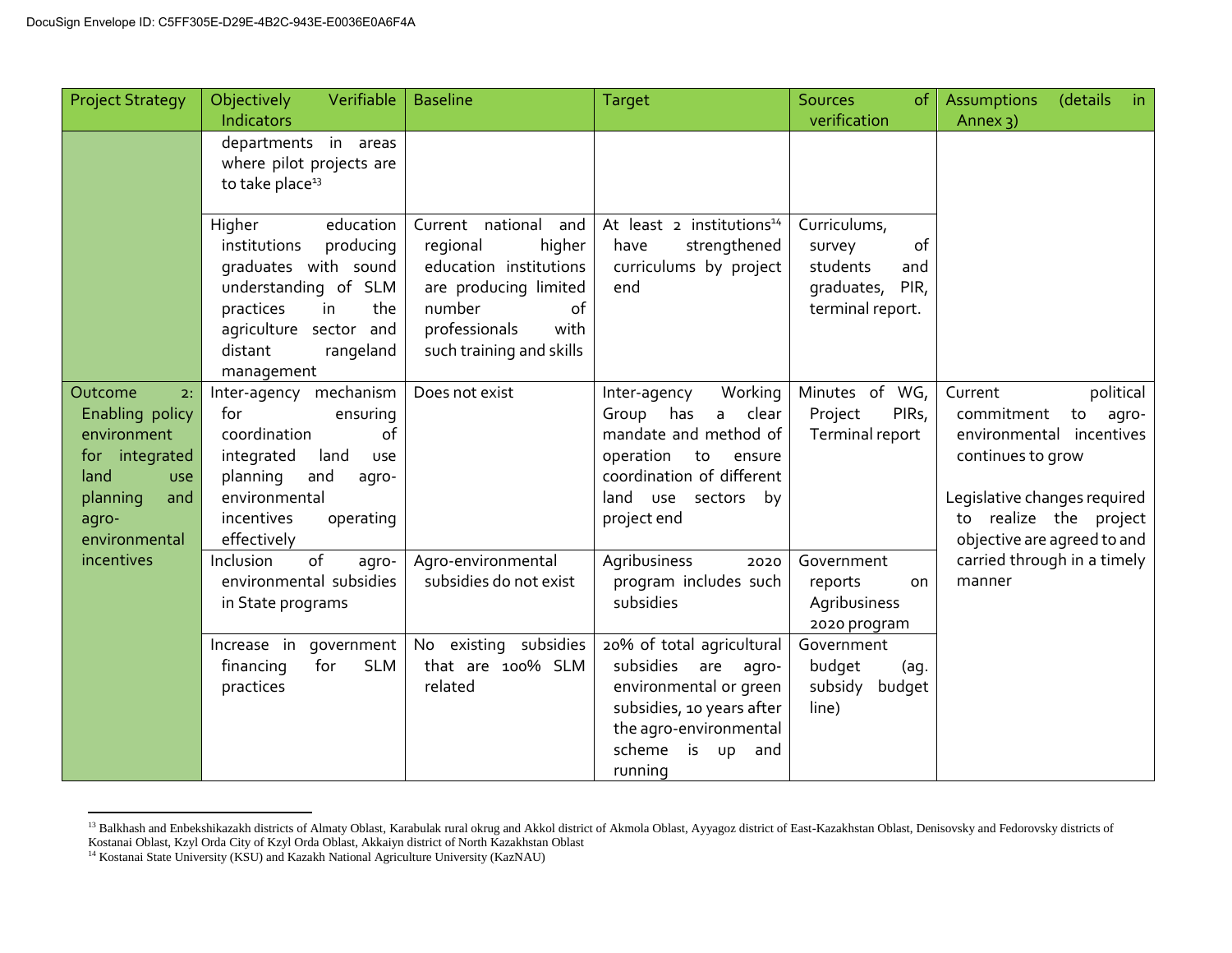$\overline{a}$ 

| <b>Project Strategy</b> | Verifiable<br>Objectively | <b>Baseline</b>                                  | Target                                                                                   | <sub>of</sub><br><b>Sources</b> | Assumptions | (details | in |
|-------------------------|---------------------------|--------------------------------------------------|------------------------------------------------------------------------------------------|---------------------------------|-------------|----------|----|
|                         | Indicators                |                                                  |                                                                                          | verification                    | Annex $3)$  |          |    |
|                         |                           |                                                  | Amendments to existing There are weaknesses in $\vert$ At least 7 types <sup>15</sup> of | Official                        |             |          |    |
|                         |                           | polices, regulations, and   a number of existing | amendments<br>are                                                                        | ordinances (for                 |             |          |    |
|                         | rules such that the       | policies, rules and                              | developed                                                                                | laws),<br>new                   |             |          |    |
|                         | support for SLM is        | requlations                                      |                                                                                          | approvals from                  |             |          |    |
|                         | stronger                  |                                                  |                                                                                          | designated                      |             |          |    |
|                         |                           |                                                  |                                                                                          | ministries<br>for)              |             |          |    |
|                         |                           |                                                  |                                                                                          | amendments)                     |             |          |    |

<sup>&</sup>lt;sup>15</sup> (1) Agro-environmental measures applicable to Kazakhstan: targeted biotopes, eligible beneficial land uses and associated regimes, subsidy rates per ha, administration of subsidies and monitoring checklists; (2) amendments to the Land Code on regulating rangelands and pastures, including ownership rights for pastures and hayfields around settlements; (3) amendments to the Land Code on land use planning; (4) changes to by-laws regulating land use issues to include the definition of rational use and its criteria; (5) amendments to the Rules on Rational Land Use related to social and ecosystem dimensions of sustainable land use and non-compliance with the requirements of land use planning; (6) amendments to the Tax Code on privileges for compliance with the SLM requirements for land users, and to the Administrative Code on non-compliance with the SLM requirements by land users and failure to enforce compliance on part of land monitoring authorities; (7) proposals to the draft Law on Organic Agriculture.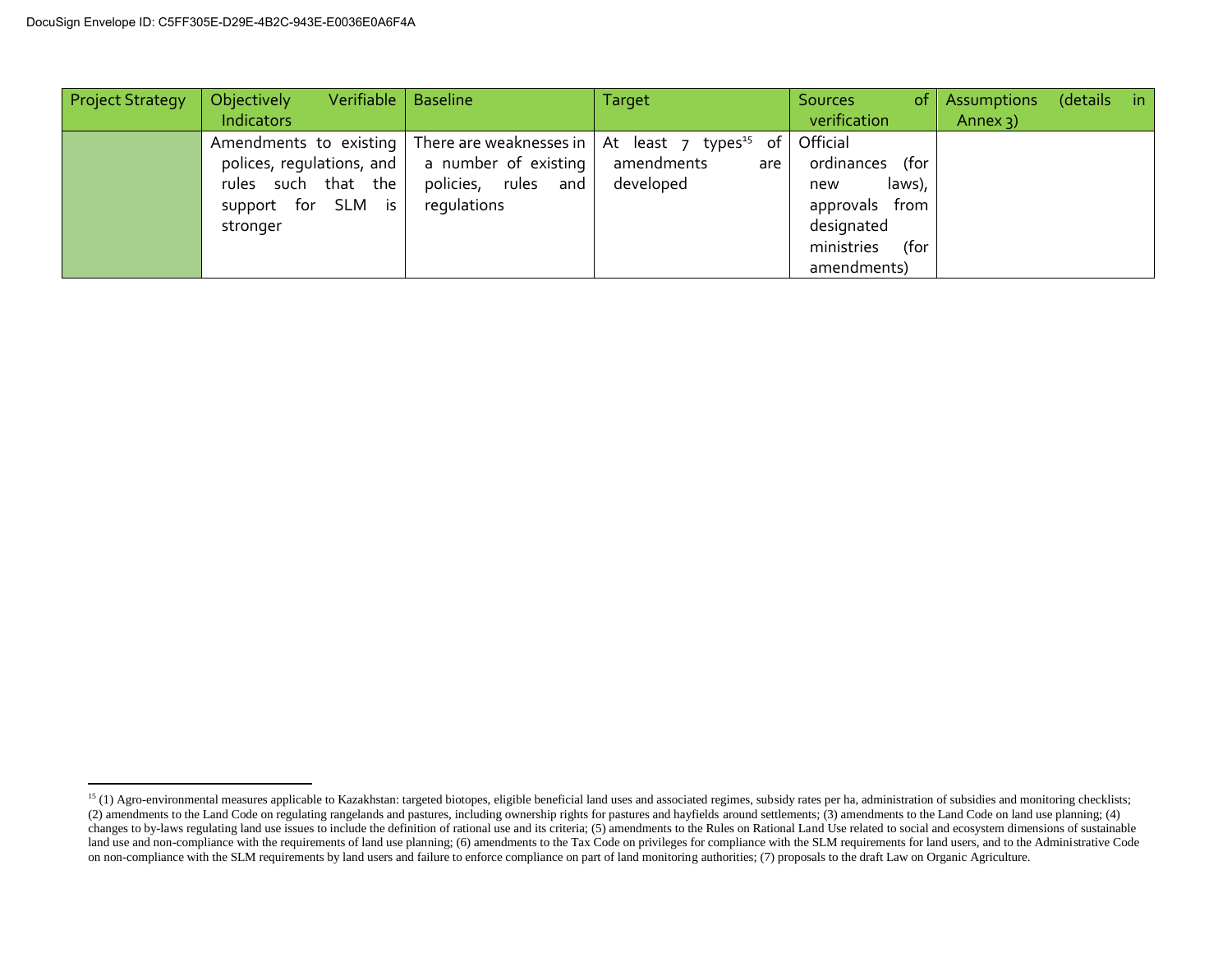### **Annex 2. Evaluation Report: Sample Outline**

Minimum GEF requirements<sup>1</sup>

Executive summary

- **\*** Brief description of project
- **4** Context and purpose of the evaluation
- \* Main conclusions, recommendations and lessons learned

#### Introduction

- \* Purpose of the evaluation
- \* Key issues addressed
- **\*** Methodology of the evaluation
- **\*** Structure of the evaluation

The project(s) and its development context

- \* Project start and its duration
- \* Problems that the project seek to address
- **\*** Immediate and development objectives of the project
- \* Main stakeholders
- \* Results expected

#### Findings and Conclusions

*(In addition to a descriptive assessment, all criteria marked with (\*) should be rated<sup>16</sup>)*

- $\theta$  Project formulation
	- Implementation approach (\*)(i)
	- Analysis of LFA (Project logic /strategy; Indicators)
	- Lessons from other relevant projects (e.g., same focal area) incorporated into project implementation
	- Country ownership/Driveness
	- Replication approach
	- Cost-effectiveness
	- UNDP comparative advantage
	- Linkages between project and other interventions within the sector
	- Management arrangements
- $\theta$  Implementation

 $\overline{a}$ 

- Implementation approach (\*)(ii)
- The logical framework used during implementation as a management and M&E tool
- Effective partnerships arrangements established for implementation of the project with relevant stakeholders involved in the country/region
- Feedback from M&E activities used for adaptive management
- **\*** Financial Planning

<sup>&</sup>lt;sup>1</sup> Please refer to GEF guidelines for explanation of Terminology

<sup>&</sup>lt;sup>16</sup> The ratings will be: Highly Satisfactory, Satisfactory, Marginally Satisfactory, Unsatisfactory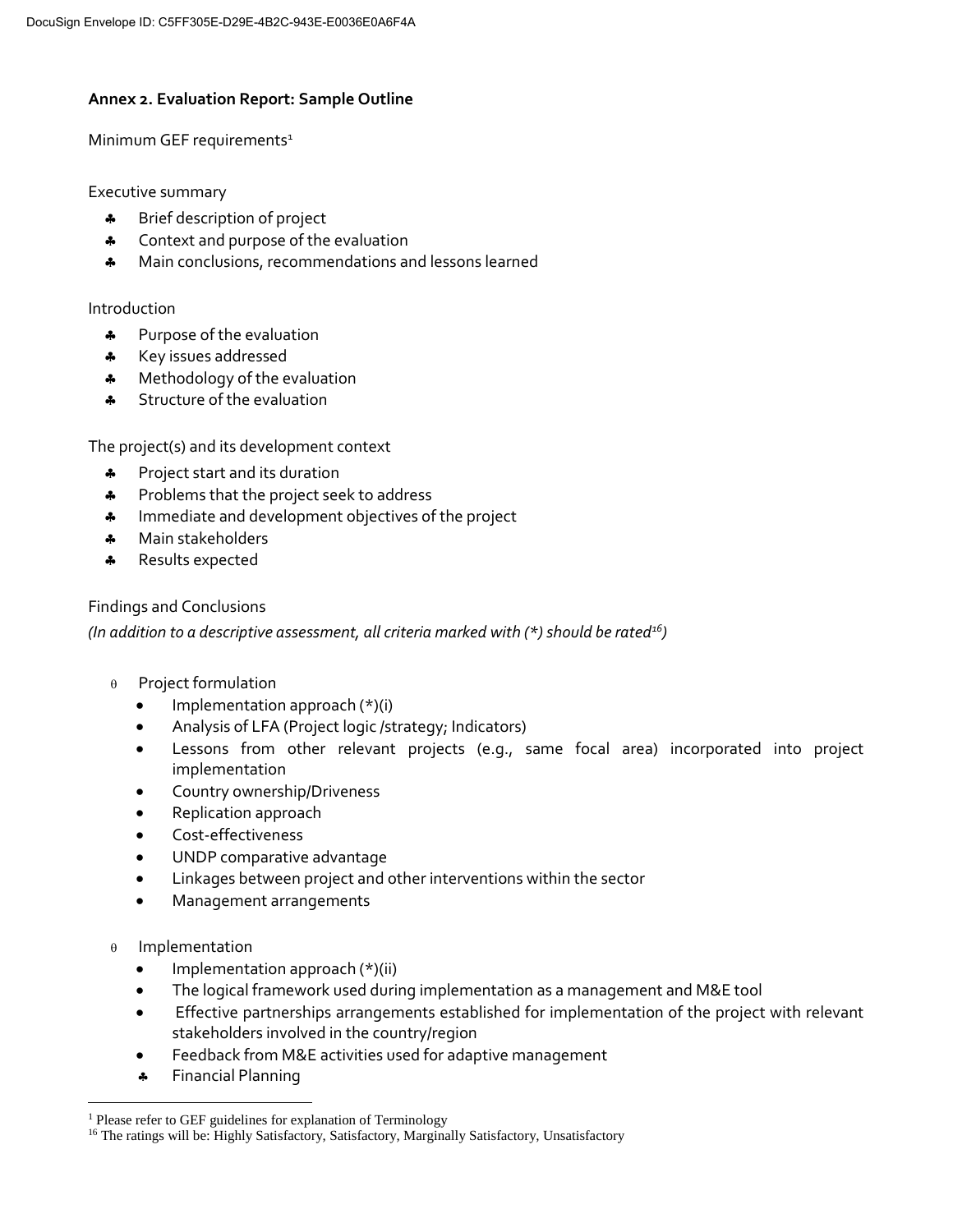- $\clubsuit$  Monitoring and evaluation  $(*)$
- **\*** Execution and implementation modalities
- **A** Management by the UNDP country office
- **4** Coordination and operational issues

#### $\theta$  Results

- Attainment of objectives (\*)
- $\clubsuit$  Sustainability (\*)
- **4** Contribution to upgrading skills of the national staff

#### Recommendations

- Corrective actions for the design, implementation, monitoring and evaluation of the project
- Actions to follow up or reinforce initial benefits from the project
- \* Proposals for future directions underlining main objectives

#### Lessons learned

\* Best and worst practices in addressing issues relating to relevance, performance and success

#### Annexes

- TE TOR
- \* Itinerary
- **4** List of persons interviewed
- **\*** Summary of field visits
- **\*** List of documents reviewed
- TE evaluative matrix (evaluation criteria with key questions, indicators, sources of data, and methodology)
- **\*** Example Questionnaire or Interview Guide used for data collection
- \* Ratings Scales
- **\*** TE mission itinerary
- **A** List of persons interviewed
- **\*** List of documents reviewed
- \* Co-financing table (if not previously included in the body of the report)
- **\*** Signed UNEG Code of Conduct form
- **Signed TE final report clearance form**
- Annexed in a separate file: Audit trail from received comments on draft TE report

Annex 2b. Explanation on Terminology Provided in the GEF Guidelines to Terminal Evaluations

Implementation Approach includes an analysis of the project's logical framework, adaptation to changing conditions (adaptive management), partnerships in implementation arrangements, changes in project design, and overall project management.

Some elements of an effective implementation approach may include:

- The logical framework used during implementation as a management and M&E tool
- \* Effective partnerships arrangements established for implementation of the project with relevant stakeholders involved in the country/region
- \* Lessons from other relevant projects (e.g., same focal area) incorporated into project implementation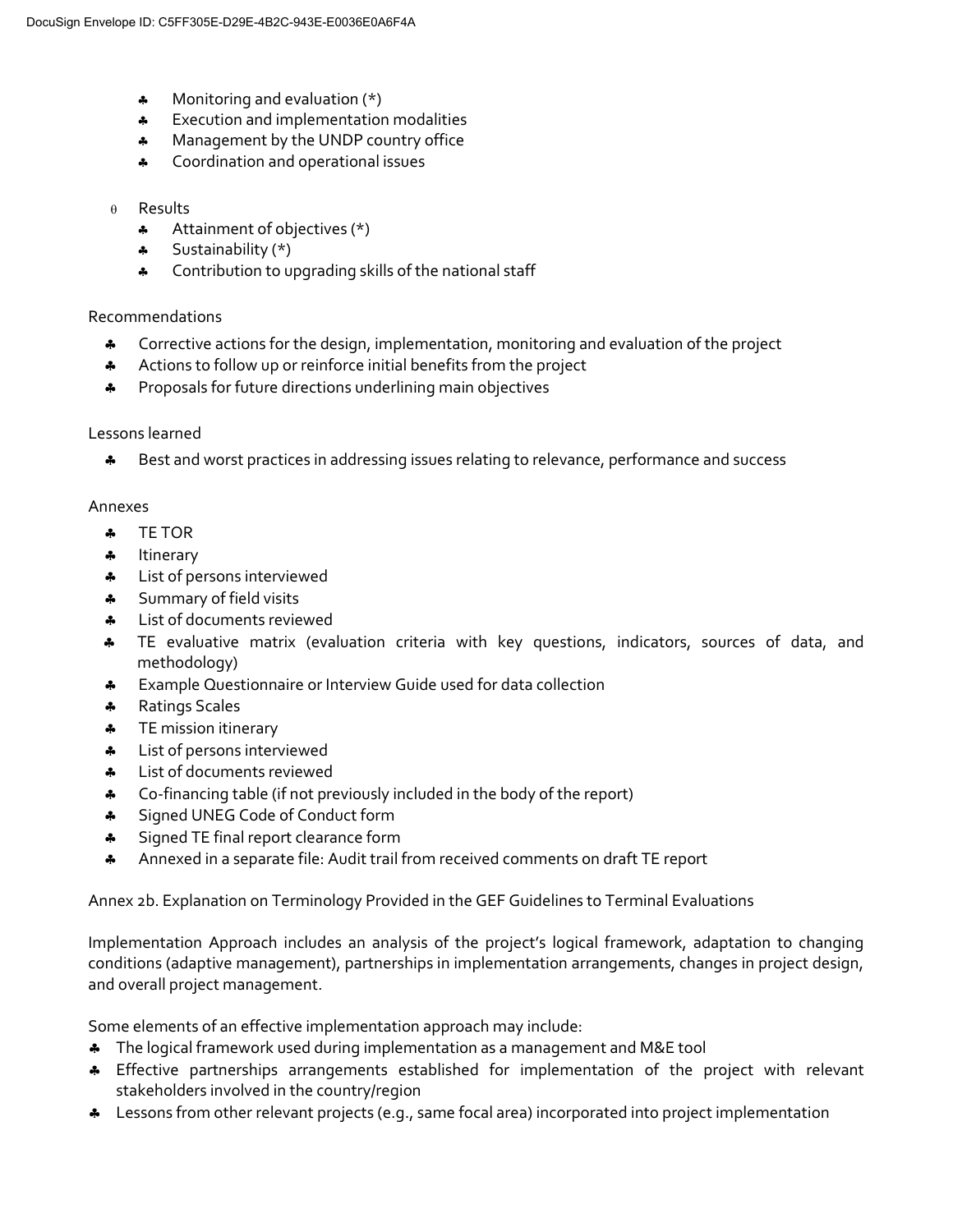**\*** Feedback from M&E activities used for adaptive management.

Country Ownership/Driveness is the relevance of the project to national development and environmental agendas, recipient country commitment, and regional and international agreements where applicable. Project Concept has its origin within the national sectoral and development plans

Some elements of effective country ownership/driveness may include:

- \* Project Concept has its origin within the national sectoral and development plans
- \* Outcomes (or potential outcomes) from the project have been incorporated into the national sectoral and development plans
- Relevant country representatives (e.g., governmental official, civil society, etc.) are actively involved in project identification, planning and/or implementation
- The recipient government has maintained financial commitment to the project
- \* The government has approved policies and/or modified regulatory frameworks in line with the project's objectives
- \* Project's collaboration with industry associations

Stakeholder Participation/Public Involvement consists of three related and often overlapping processes: information dissemination, consultation, and "stakeholder" participation. Stakeholders are the individuals, groups, institutions, or other bodies that have an interest or stake in the outcome of the GEF-financed project. The term also applies to those potentially adversely affected by a project.

Examples of effective public involvement include:

#### Information dissemination

**\*** Implementation of appropriate outreach/public awareness campaigns

Consultation and stakeholder participation

\* Consulting and making use of the skills, experiences and knowledge of NGOs, community and local groups, the private and public sectors, and academic institutions in the design, implementation, and evaluation of project activities

Stakeholder participation

- Project institutional networks well placed within the overall national or community organizational structures, for example, by building on the local decision-making structures, incorporating local knowledge, and devolving project management responsibilities to the local organizations or communities as the project approaches closure
- Building partnerships among different project stakeholders
- \* Fulfilment of commitments to local stakeholders and stakeholders considered to be adequately involved.

Sustainability measures the extent to which benefits continue, within or outside the project domain, from a particular project or program after GEF assistance/external assistance has come to an end. Relevant factors to improve the sustainability of project outcomes include:

- **\*** Development and implementation of a sustainability strategy.
- Establishment of the financial and economic instruments and mechanisms to ensure the ongoing flow of benefits once the GEF assistance ends (from the public and private sectors, income generating activities, and market transformations to promote the project's objectives).
- Development of suitable organizational arrangements by public and/or private sector.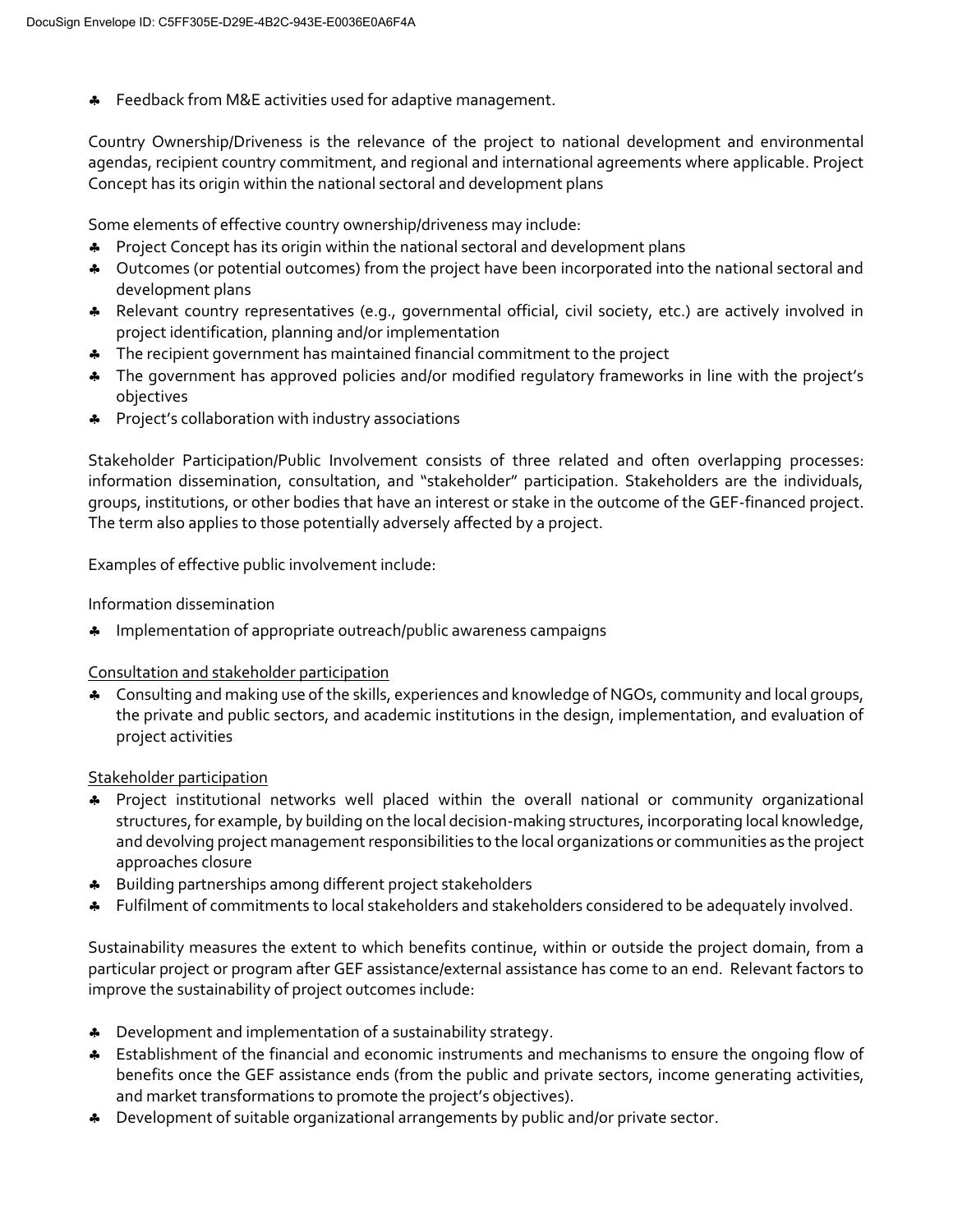- Development of policy and regulatory frameworks that further the project objectives.
- **A** Incorporation of environmental and ecological factors affecting future flow of benefits.
- Development of appropriate institutional capacity (systems, structures, staff, expertise, etc.).
- \* Identification and involvement of champions (i.e. individuals in government and civil society who can promote sustainability of project outcomes).
- Achieving social sustainability, for example, by mainstreaming project activities into the economy or community production activities.
- Achieving stakeholder's consensus regarding courses of action on project activities.

Replication approach, in the context of GEF projects, is defined as lessons and experiences coming out of the project that are replicated or scaled up in the design and implementation of other projects. Replication can have two aspects, replication proper (lessons and experiences are replicated in different geographic area) or scaling up (lessons and experiences are replicated within the same geographic area but funded by other sources). Examples of replication approaches include:

- Knowledge transfer (i.e., dissemination of lessons through project result documents, training workshops, information exchange, a national and regional forum, etc).
- \* Expansion of demonstration projects.
- Capacity building and training of individuals, and institutions to expand the project's achievements in the country or other regions.
- \* Use of project-trained individuals, institutions or companies to replicate the project's outcomes in other regions.

Financial Planning includes actual project cost by activity, financial management (including disbursement issues), and co-financing. If a financial audit has been conducted the major findings should be presented in the TE.

Effective financial plans include:

 $\overline{a}$ 

- \* Identification of potential sources of co-financing as well as leveraged and associated financing<sup>17</sup>.
- Strong financial controls, including reporting, and planning that allow the project management to make informed decisions regarding the budget at any time, allows for a proper and timely flow of funds, and for the payment of satisfactory project deliverables
- Due diligence due diligence in the management of funds and financial audits.

*Co-financing includes:* Grants, Loans/Concessional (compared to market rate), Credits, Equity investments, Inkind support, other contributions mobilized for the project from other multilateral agencies, bilateral development cooperation agencies, NGOs, the private sector and beneficiaries. Please refer to Council documents on co-financing for definitions, such as GEF/C.20/6.

*Leveraged resources* are additional resources—beyond those committed to the project itself at the time of approval—that are mobilized later as a direct result of the project. Leveraged resources can be financial or inkind and they may be from other donors, NGO's, foundations, governments, communities or the private sector. Please briefly describe the resources the project has leveraged since inception and indicate how these resources are contributing to the project's ultimate objective.

<sup>&</sup>lt;sup>17</sup> Please refer to Council documents on co-financing for definitions, such as GEF/C.20/6. The following page presents a table to be used for reporting co-financing.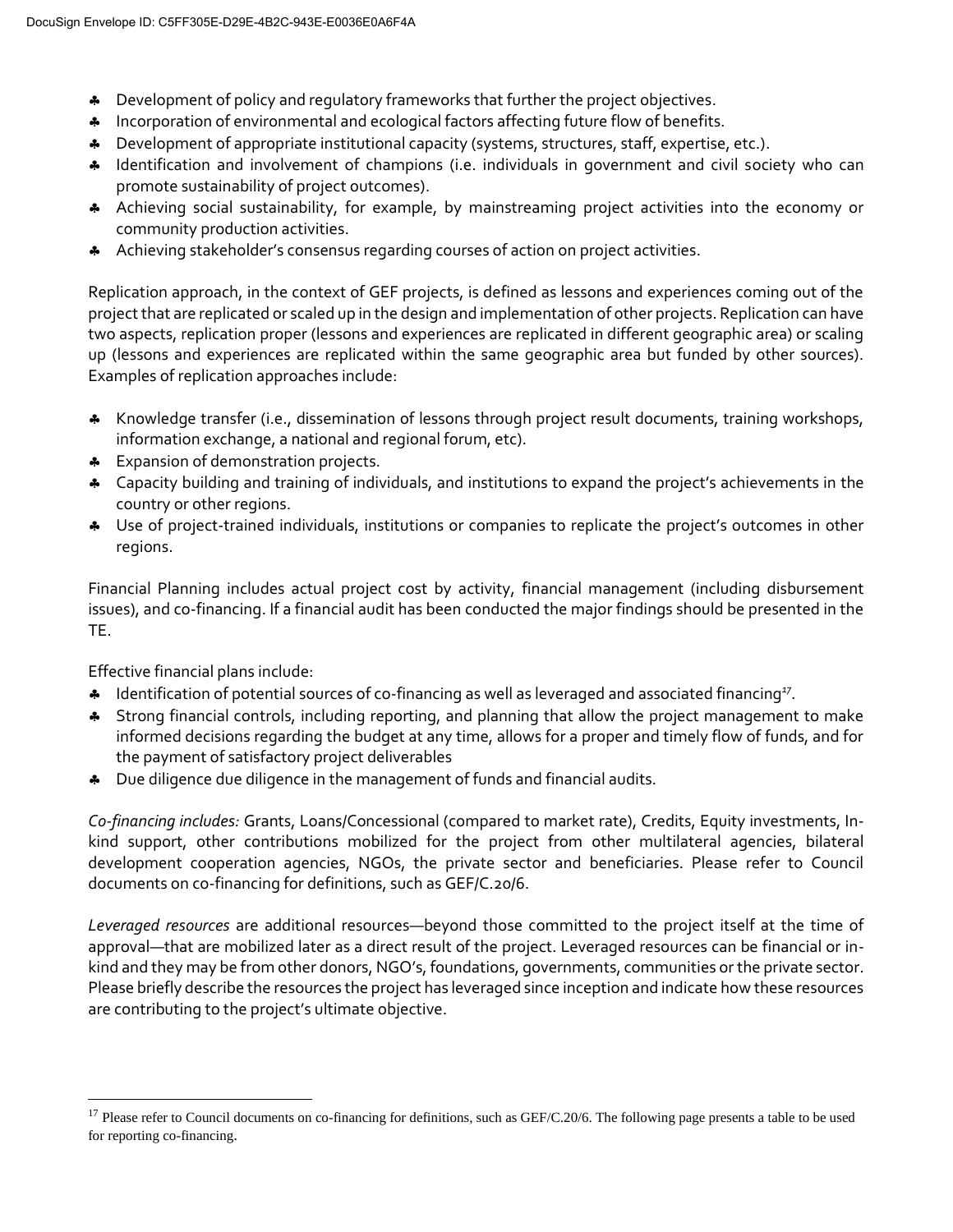Cost-effectiveness assesses the achievement of the environmental and developmental objectives as well as the project's outputs in relation to the inputs, costs, and implementing time. It also examines the project's compliance with the application of the incremental cost concept. Cost-effective factors include:

- Compliance with the incremental cost criteria (e.g. GEF funds are used to finance a component of a project that would not have taken place without GEF funding.) and securing co-funding and associated funding.
- \* The project completed the planned activities and met or exceeded the expected outcomes in terms of achievement of Global Environmental and Development Objectives according to schedule, and as costeffective as initially planned.
- \* The project used either a benchmark approach or a comparison approach (did not exceed the costs levels of similar projects in similar contexts)

Monitoring & Evaluation. Monitoring is the periodic oversight of a process, or the implementation of an activity, which seeks to establish the extent to which inputs, work schedules, other required actions and outputs are proceeding according to plan, so that timely action can be taken to correct the deficiencies detected. Evaluation is a process by which program inputs, activities and results are analyzed and judged explicitly against benchmarks or baseline conditions using performance indicators. This will allow project managers and planners to make decisions based on the evidence of information on the project implementation stage, performance indicators, level of funding still available, etc, building on the project's logical framework.

Monitoring and Evaluation includes activities to measure the project's achievements such as identification of performance indicators, measurement procedures, and determination of baseline conditions. Projects are required to implement plans for monitoring and evaluation with adequate funding and appropriate staff and include activities such as description of data sources and methods for data collection, collection of baseline data, and stakeholder participation. Given the long-term nature of many GEF projects, projects are also encouraged to include long-term monitoring plans that are sustainable after project completion.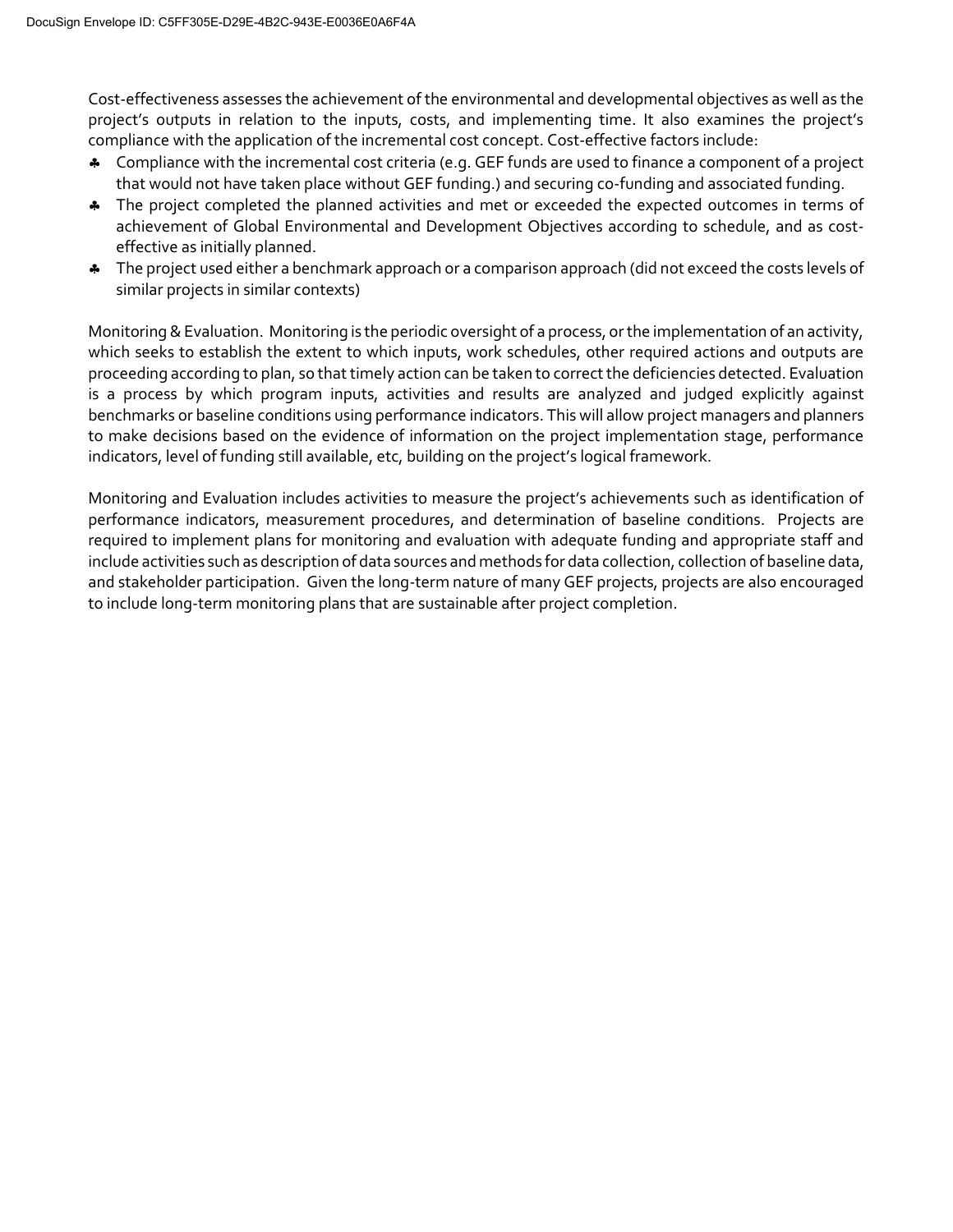#### **Annex 3. Co-financing Table**

| Co financing<br>(Type/<br>Source) |                 | IA own<br><b>Financing</b><br>(mill US\$) |          | Government<br>(mill US\$) |          | Other Sources*<br>(mill US\$) | <b>Total</b><br><b>Financing</b><br>(mill US\$) |               | <b>Total</b><br><b>Disbursement</b><br>(mill US\$) |               |
|-----------------------------------|-----------------|-------------------------------------------|----------|---------------------------|----------|-------------------------------|-------------------------------------------------|---------------|----------------------------------------------------|---------------|
|                                   | <b>Proposed</b> | Actual                                    | Proposed | Actual                    | Proposed | Actual                        | Proposed                                        | <b>Actual</b> | <b>Proposed</b>                                    | <b>Actual</b> |
| Grant                             |                 |                                           |          |                           |          |                               |                                                 |               |                                                    |               |
| Credits                           |                 |                                           |          |                           |          |                               |                                                 |               |                                                    |               |
| Loans                             |                 |                                           |          |                           |          |                               |                                                 |               |                                                    |               |
| Equity                            |                 |                                           |          |                           |          |                               |                                                 |               |                                                    |               |
| In-kind                           |                 |                                           |          |                           |          |                               |                                                 |               |                                                    |               |
| Non-grant Instruments *           |                 |                                           |          |                           |          |                               |                                                 |               |                                                    |               |
| Other Types                       |                 |                                           |          |                           |          |                               |                                                 |               |                                                    |               |
| <b>TOTAL</b>                      |                 |                                           |          |                           |          |                               |                                                 |               |                                                    |               |

- Other Sources refer to contributions mobilized for the project from other multilateral agencies, bilateral development cooperation agencies, NGOs, the private sector etc.
- "Proposed" co-financing refers to co-financing proposed at CEO endorsement.
- Describe "Non-grant Instruments" (such as guarantees, contingent grants, etc):
	- o *Source/amount/in-kind or cash/purpose*.
- Explain "Other Sources of Co-financing":
	- o *Source/amount/in-kind or cash*
	- o …
	- o …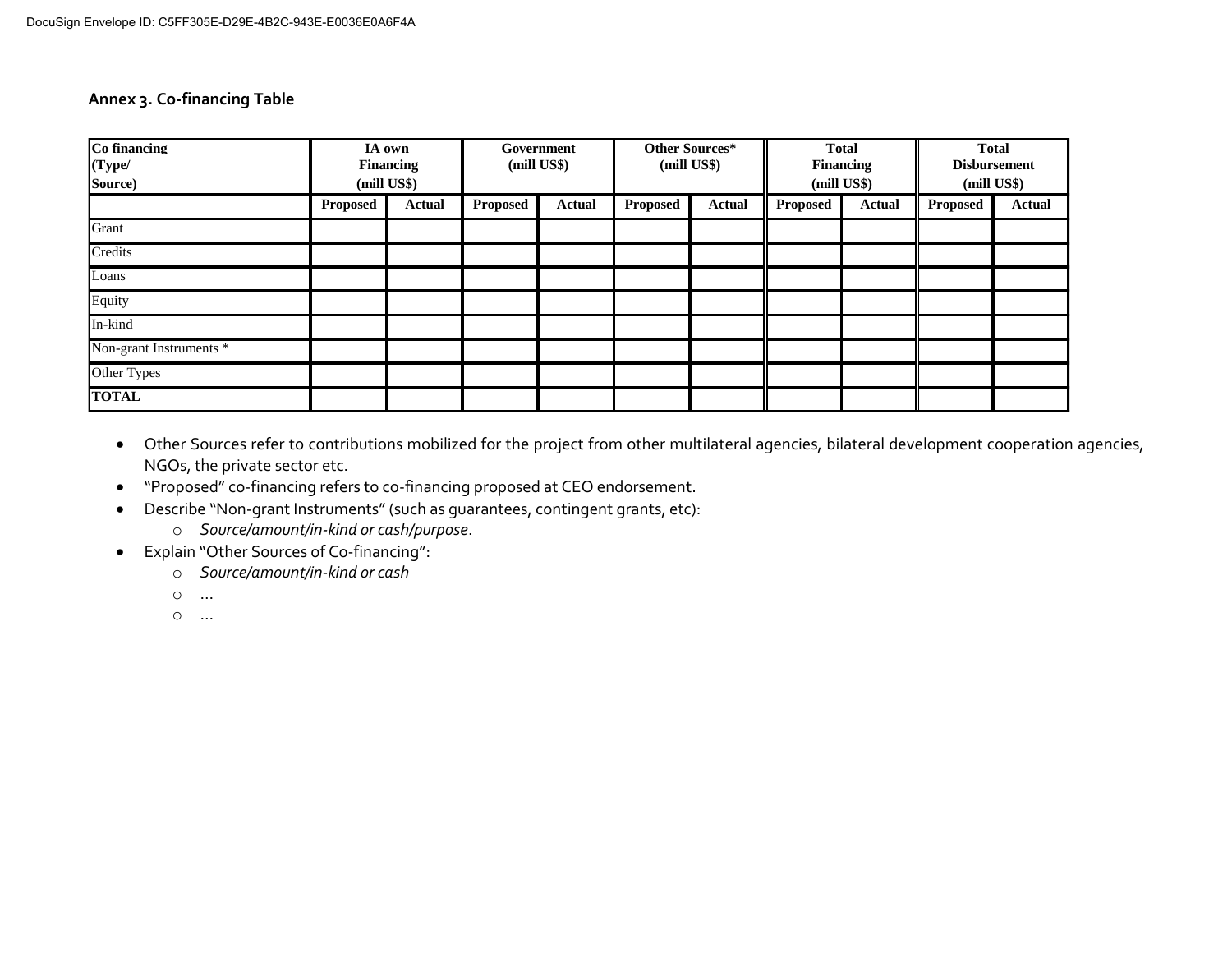### **Annex 4. Rate tables**

Table 1 : Status of objective / outcome delivery as per measurable indicators

| <b>OBJECTIVE</b> | MEASURABLE<br><b>FROM PROJECT LOGFRAME</b> | INDICATORS<br>END-OF-PROJECT TARGET | <b>STATUS</b><br>OF<br>DELIVERY* | RATING** |
|------------------|--------------------------------------------|-------------------------------------|----------------------------------|----------|
| Objective:       |                                            |                                     |                                  |          |
|                  |                                            |                                     |                                  |          |
|                  |                                            |                                     |                                  |          |
|                  |                                            |                                     |                                  |          |
|                  |                                            |                                     |                                  |          |
| <b>OUTCOMES</b>  |                                            | END-OF-PROJECT TARGET               | <b>STATUS</b><br><b>DELIVERY</b> | OFRATING |
| Outcome 1:       |                                            |                                     |                                  |          |
|                  |                                            |                                     |                                  |          |
|                  |                                            |                                     |                                  |          |
| Outcome 2:       |                                            |                                     |                                  |          |
|                  |                                            |                                     |                                  |          |
|                  |                                            |                                     |                                  |          |
| Outcome 3:       |                                            |                                     |                                  |          |
|                  |                                            |                                     |                                  |          |
| Outcome 4:       |                                            |                                     |                                  |          |
|                  |                                            |                                     |                                  |          |
|                  |                                            |                                     |                                  |          |
| Outcome 5:       |                                            |                                     |                                  |          |
|                  |                                            |                                     |                                  |          |
|                  |                                            |                                     |                                  |          |

*\* Status of delivery colouring codes:*

Green / completed – indicator shows successful achievement Yellow – indicator shows expected completion by the end of the project Red – Indicator show poor achievement - unlikely to be complete by end of Project

\*\* Rating:

Highly Satisfactory = HS Satisfactory = S Marginally Satisfactory = MS Unsatisfactory = U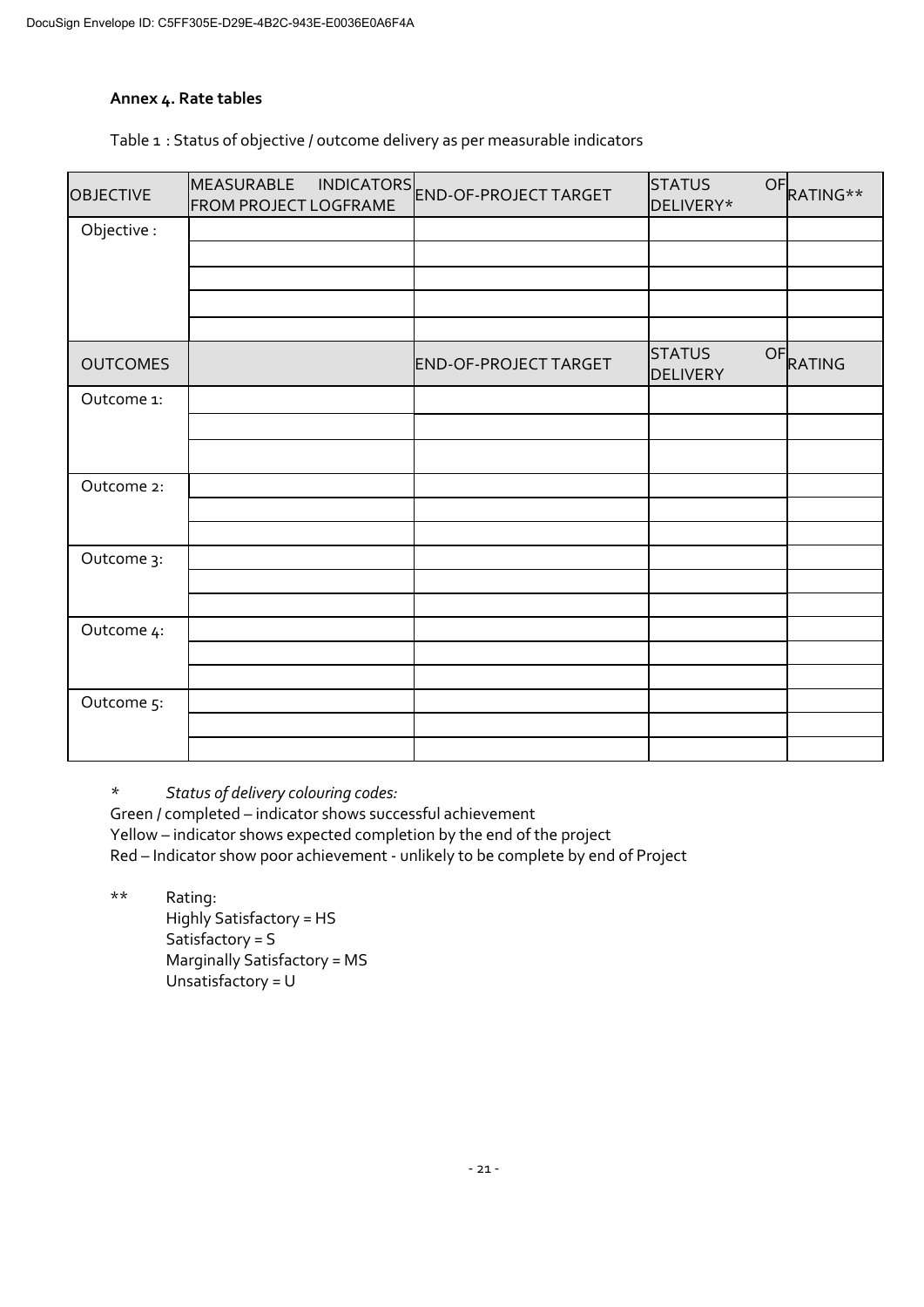Table 2: Project ratings

| PROJECT COMPONENT OR OBJECTIVE                                 | <b>RATING SCALE</b> |   | <b>RATING</b> |           |   |           |  |
|----------------------------------------------------------------|---------------------|---|---------------|-----------|---|-----------|--|
|                                                                | HU                  | U | <b>MU</b>     | <b>MS</b> | S | <b>HS</b> |  |
| <b>PROJECT FORMULATION</b>                                     |                     |   |               |           |   |           |  |
| Conceptualization/Design                                       |                     |   |               |           |   |           |  |
| Stakeholder participation                                      |                     |   |               |           |   |           |  |
| <b>PROJECT IMPLEMENTATION</b>                                  |                     |   |               |           |   |           |  |
| <b>Implementation Approach</b>                                 |                     |   |               |           |   |           |  |
| The use of the logical framework                               |                     |   |               |           |   |           |  |
| Adaptive management                                            |                     |   |               |           |   |           |  |
| Use/establishment of information technologies                  |                     |   |               |           |   |           |  |
| Operational relationships between the institutions<br>involved |                     |   |               |           |   |           |  |
| <b>Technical capacities</b>                                    |                     |   |               |           |   |           |  |
| Monitoring and evaluation                                      |                     |   |               |           |   |           |  |
| Stakeholder participation                                      |                     |   |               |           |   |           |  |
| Production and dissemination of information                    |                     |   |               |           |   |           |  |
| Local resource users and NGOs participation                    |                     |   |               |           |   |           |  |
| Establishment of partnerships                                  |                     |   |               |           |   |           |  |
| Involvement and support of governmental institutions           |                     |   |               |           |   |           |  |
| <b>PROJECT RESULTS</b>                                         |                     |   |               |           |   |           |  |
| Attainment of Outcomes/ Achievement of objectives              |                     |   |               |           |   |           |  |
| Achievement of objective                                       |                     |   |               |           |   |           |  |
| Outcome 1                                                      |                     |   |               |           |   |           |  |
| Outcome 2                                                      |                     |   |               |           |   |           |  |
| Outcome 3                                                      |                     |   |               |           |   |           |  |
| Outcome 4                                                      |                     |   |               |           |   |           |  |
| Outcome 5                                                      |                     |   |               |           |   |           |  |
| Outcome 6                                                      |                     |   |               |           |   |           |  |
| Outcome 7                                                      |                     |   |               |           |   |           |  |
| <b>OVERALL PROJECT ACHIEVEMENT &amp; IMPACT</b>                |                     |   |               |           |   |           |  |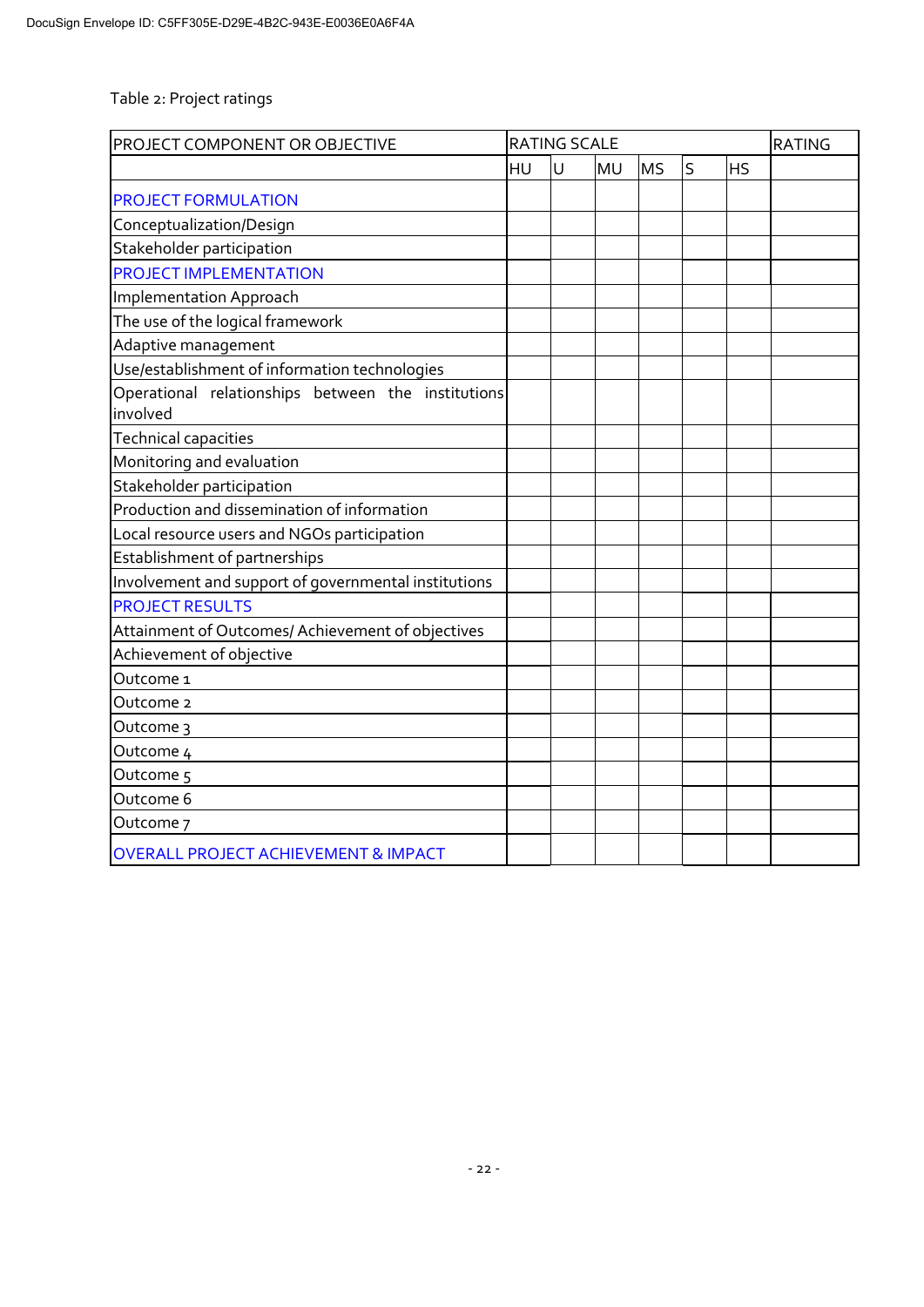# **Annex 5. List of documents to be reviewed by the Evaluation Team**

The following documents can be used as a basis for evaluation of the project:

| Document                      | Description                                      |
|-------------------------------|--------------------------------------------------|
| Project document              | <b>Project Document</b>                          |
| Project reports               | PIF                                              |
|                               | <b>UNDP Initiation Plan</b>                      |
|                               | <b>UNDP Project Document</b>                     |
|                               | UNDP Environmental and Social Screening results  |
|                               | Quarterly progress reports and work plans of the |
|                               | various implementation task teams                |
|                               | AWP's                                            |
|                               | Consultant's reports and publications            |
|                               | SC meeting minutes                               |
| Annual Project Reports to GEF | PIR 2016 PIR 2017, PIR 2018, PIR 2019.           |
| Other relevant materials:     | Project key document outputs                     |
|                               | Project operational quidelines, manuals<br>and   |
|                               | systems                                          |
|                               | UNDP country/countries programme document(s)     |
|                               | Minutes of the Project Board Meetings and other  |
|                               | meetings (i.e. Project Appraisal Committee       |
|                               | meetings)                                        |
|                               | Project site location maps                       |